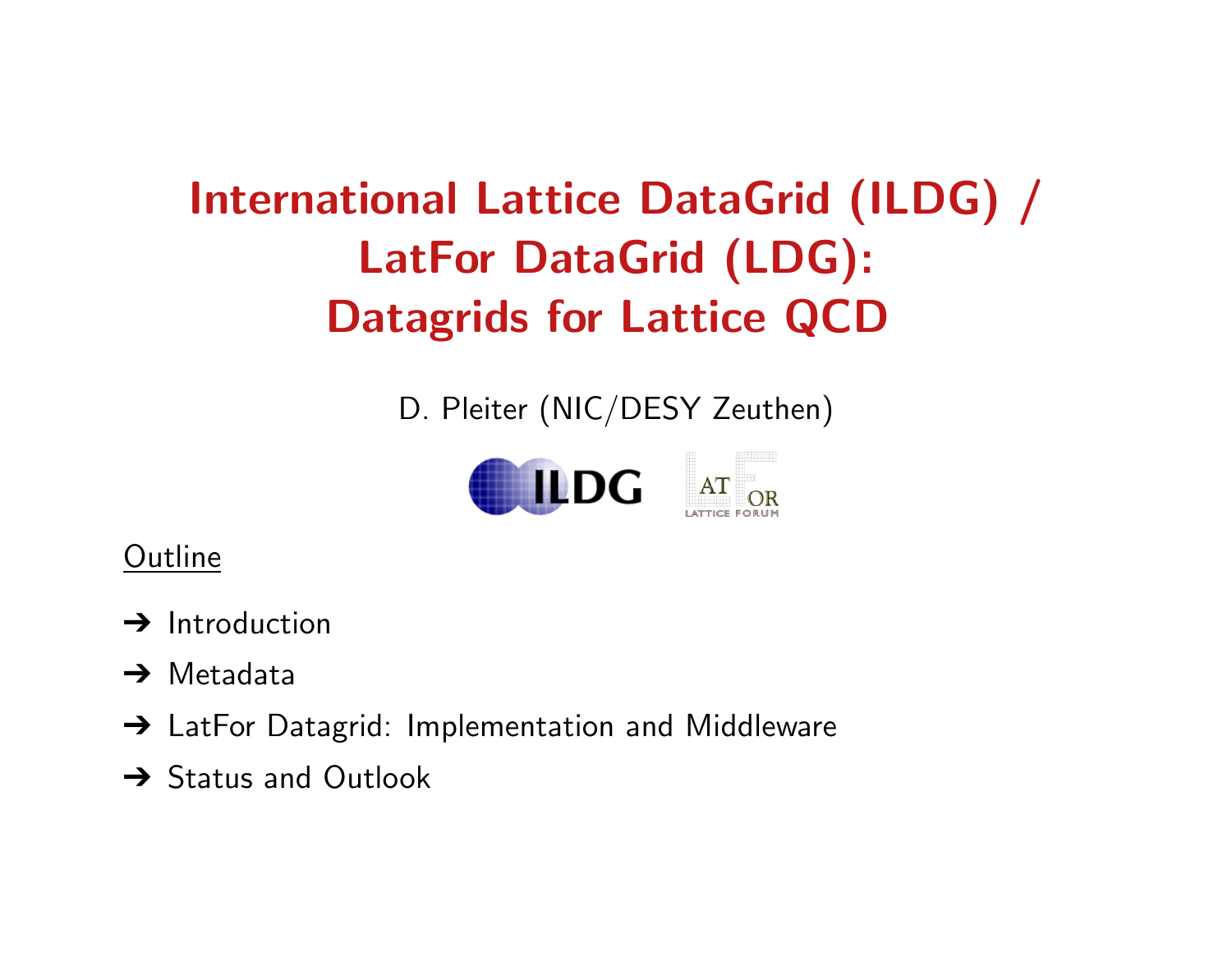#### **Credits**







DESY Hamburg: Michael Ernst, Andreas Gellrich NIC/DESY Zeuthen: Karl Jansen, David Melkumyan, Dirk Pleiter, Peter Wegner NIC/ZAM Jülich: Otto Büchner, Wolfgang Gürich, Boris Orth, Thomas Lippert, ZIB Berlin: Hinnerk Stüben, Stefan Wollny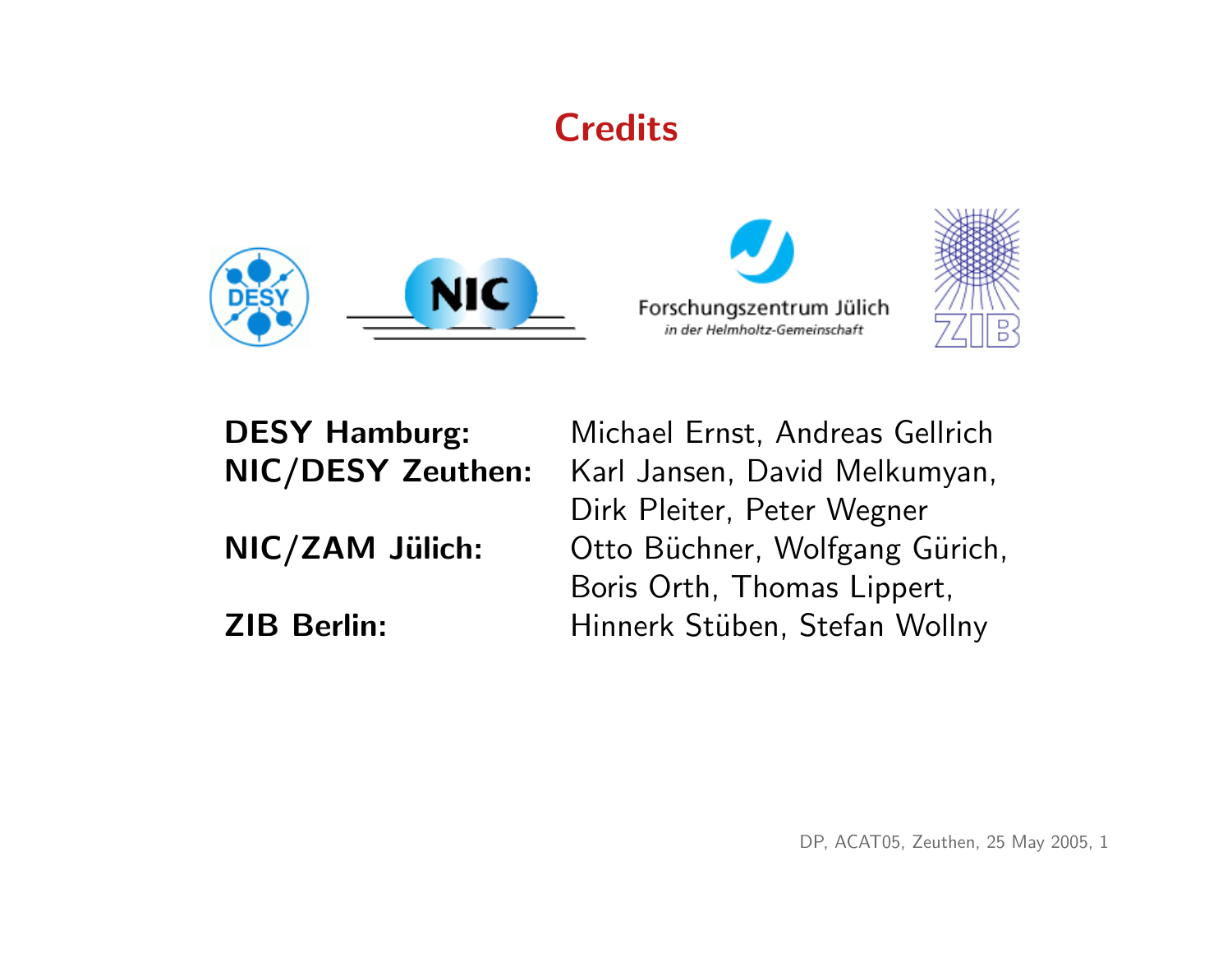# Introduction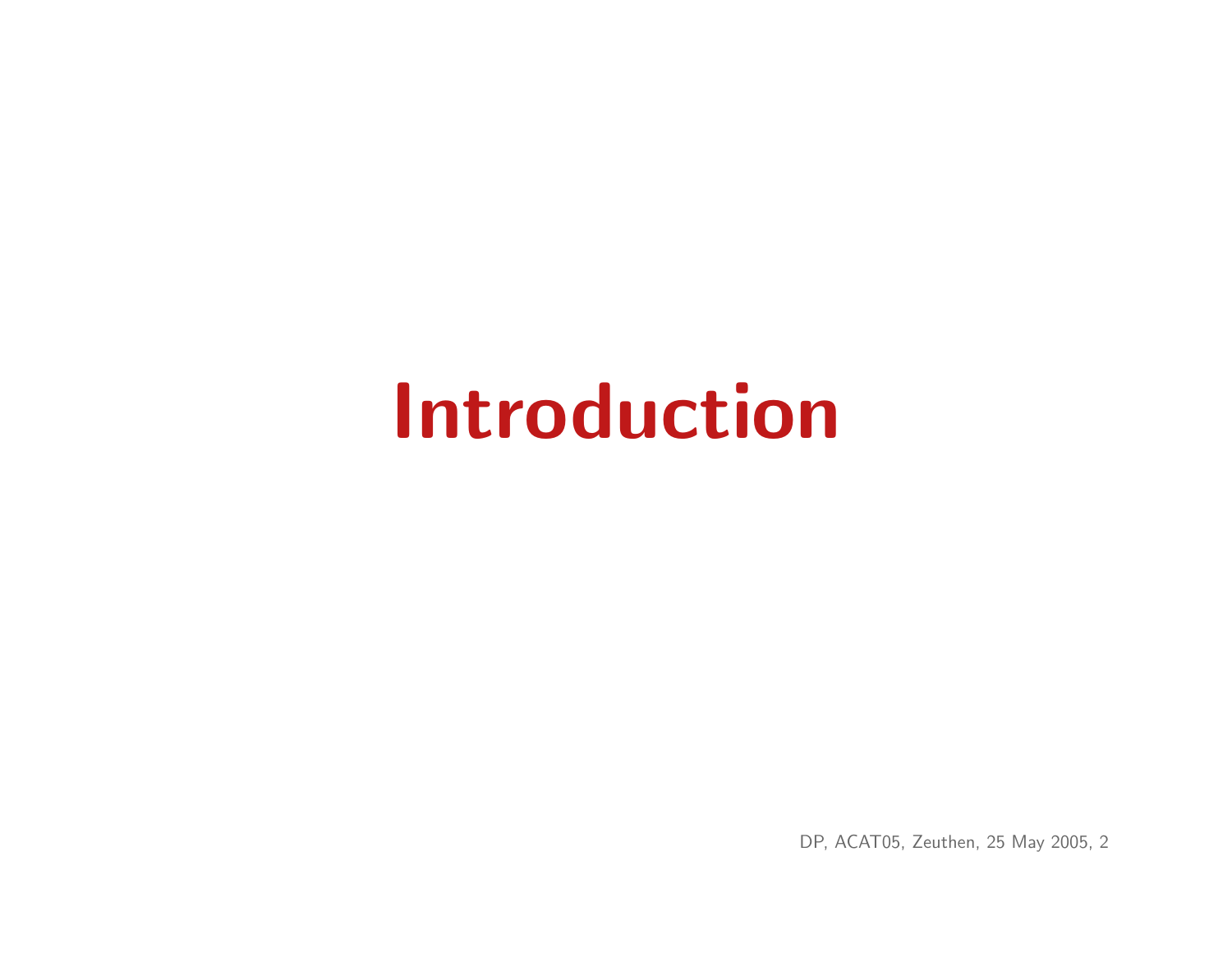#### Lattice QCD

Path integral formulation:

$$
\langle 0|T\{\phi(x_1)...\phi(x_n)\}|0\rangle = \frac{1}{\mathcal{Z}}\int (\mathcal{D}\phi)\ \phi(x_1)...\phi(x_n)e^{-\mathcal{S}_E[\phi]}
$$

where

$$
\int(\mathcal{D}\phi)=\prod_x\int d\phi(x)
$$





**☞ Different discretisations (i.e. actions) ☞ Evaluation of integral by Markov chain**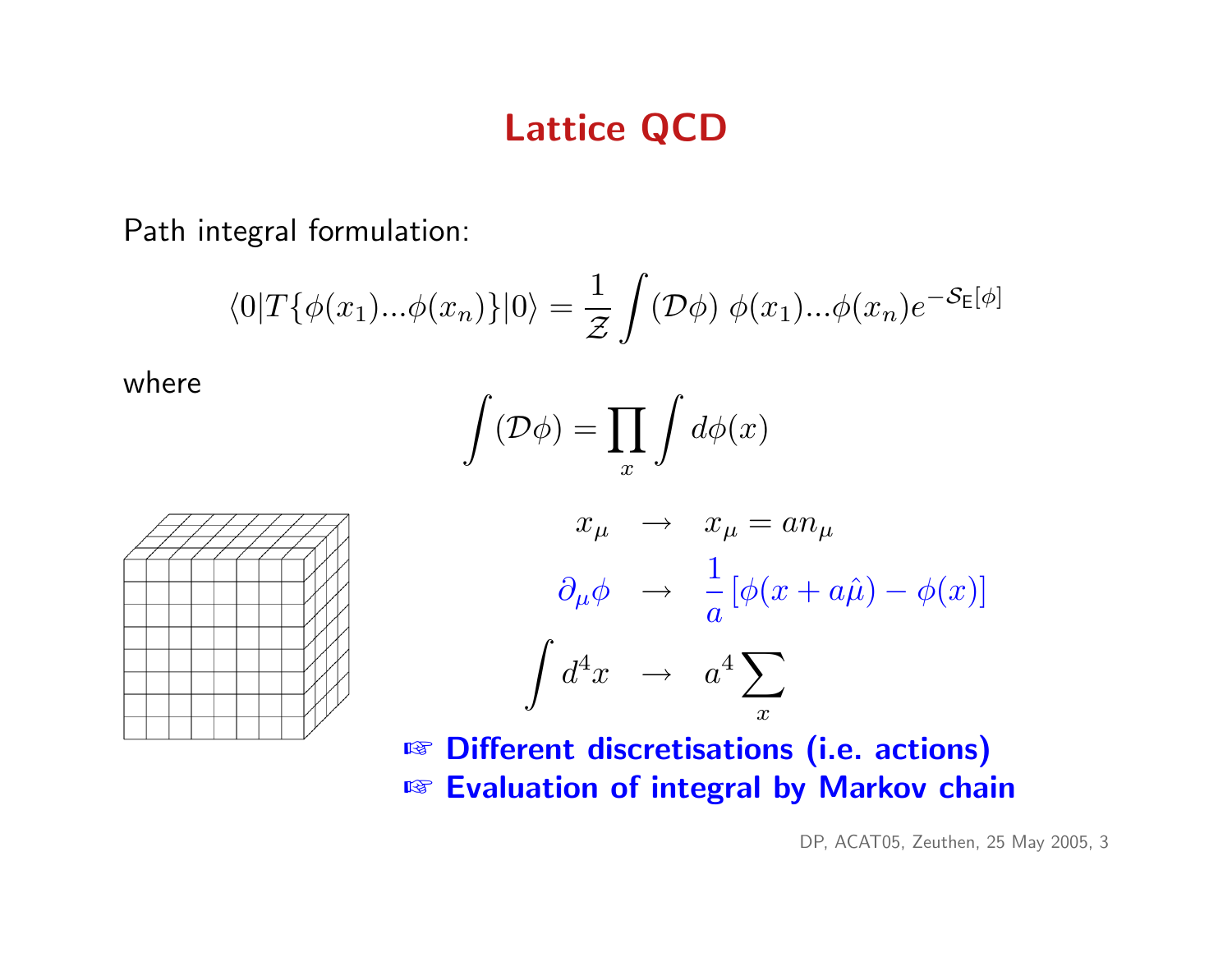### ILDG Initiative

The International Lattice DataGrid was proposed 2001.

- Aim: | Longterm storage and global sharing of gauge configurations within a datagrid
- ☞ Make more efficient use of expensive data
- Our problem is not handling large amounts of data

Participants: France, Germany, Italy, Japan, UK, USA

Working groups:  $\Box$  Metadata working group Middleware working group

http://www.lqcd.org/ildg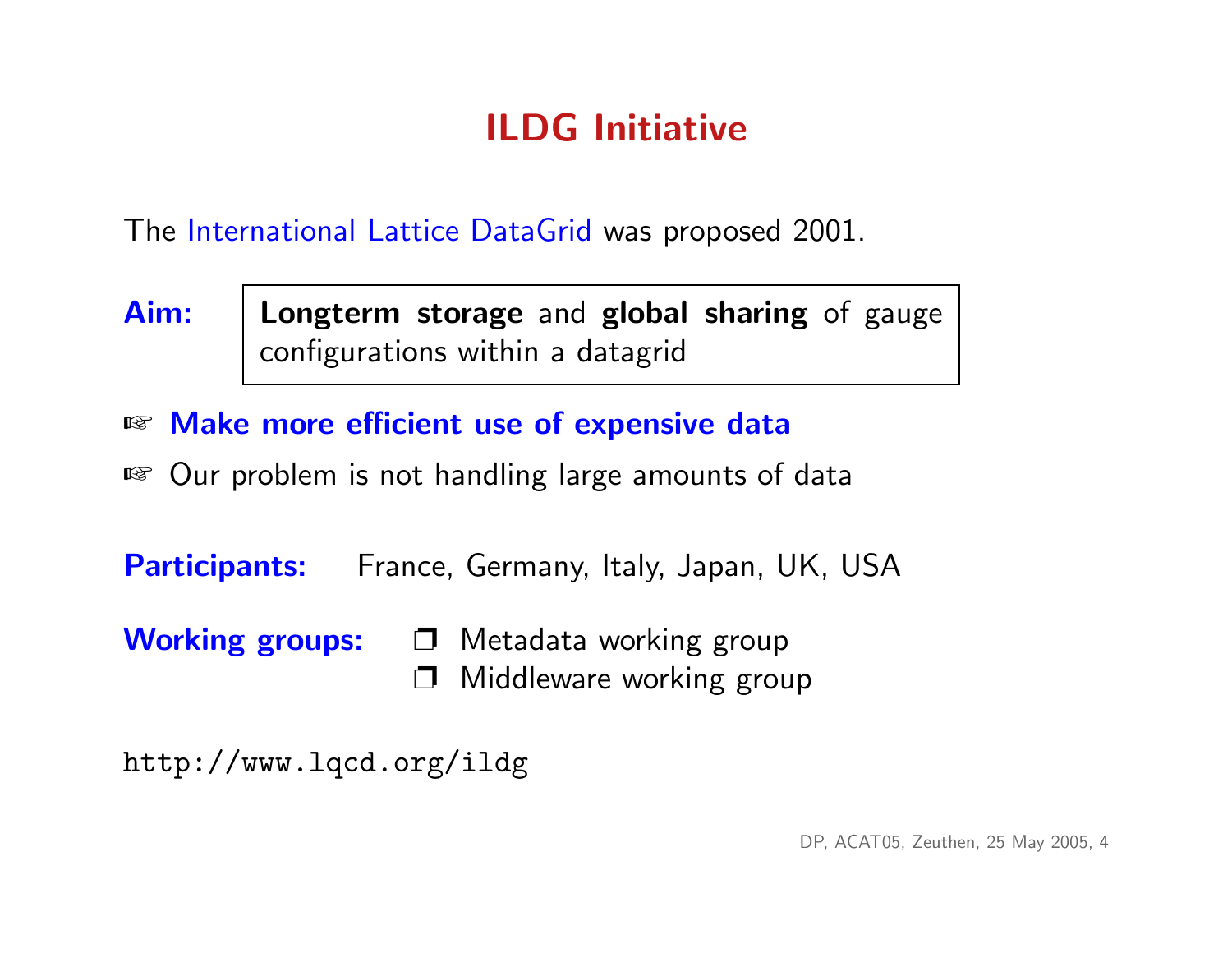#### **Requirements**

#### Sharing gauge configurations requires

- ❑ Semantic data access to worldwide distributed data
- $\Box$  Standardised description of the configuration (=metadata) **→ XML documents which conform to a XML schema**
- ❑ Standards on binary file format
- ❑ Definition of common middleware interfaces
	- → ILDG is expected to be a grid-of-grids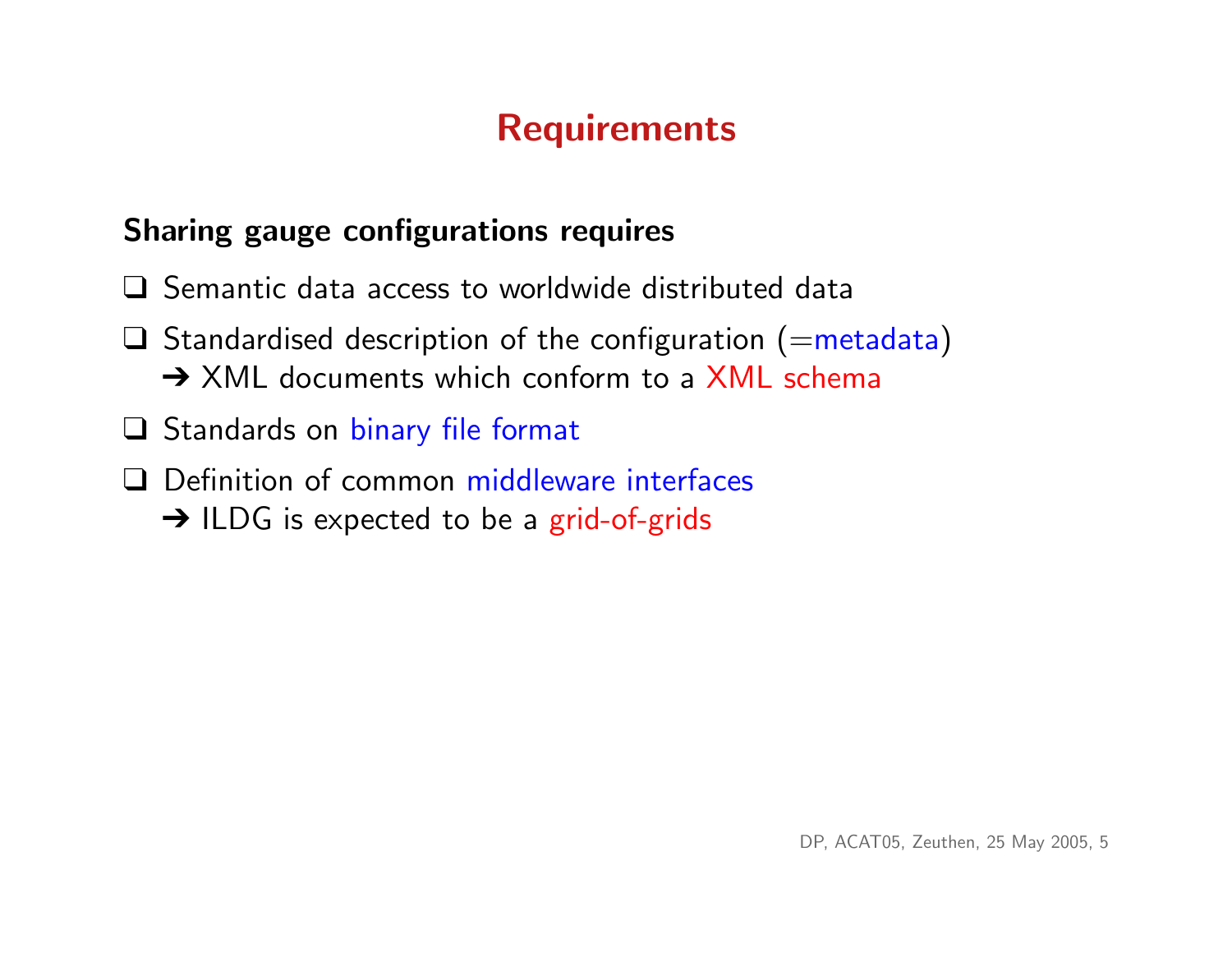## Metadata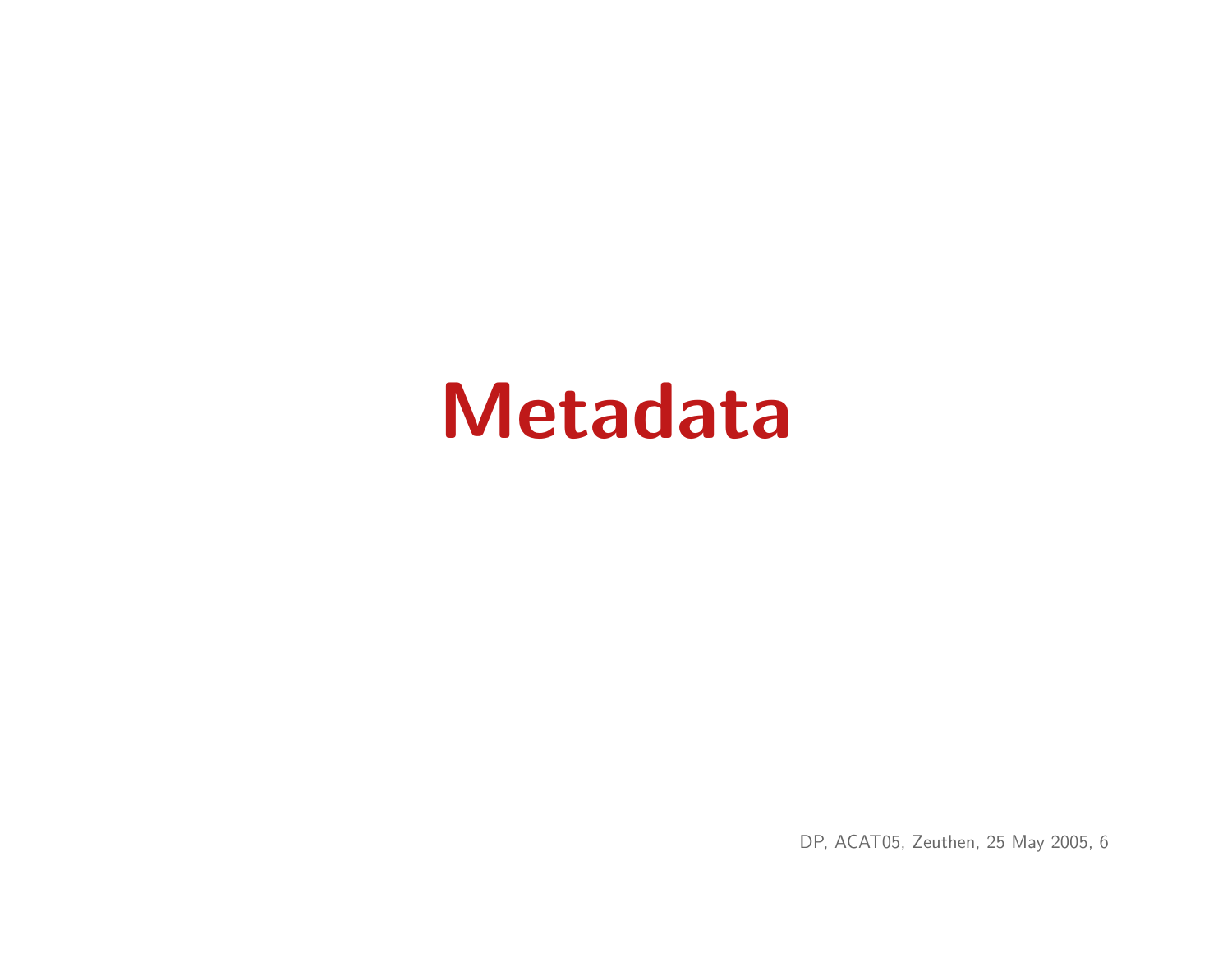#### Metadata Items

#### 1. Physics

Description of action and simulation parameter

#### 2. Algorithm

Information about the used algorithm and algorithmic parameters

#### 3. Source code

actually used code, compile time parameters, compilation software

#### 4. Machine

Machine used to produce the configuration

#### 5. Data management

Information about data handling and checksums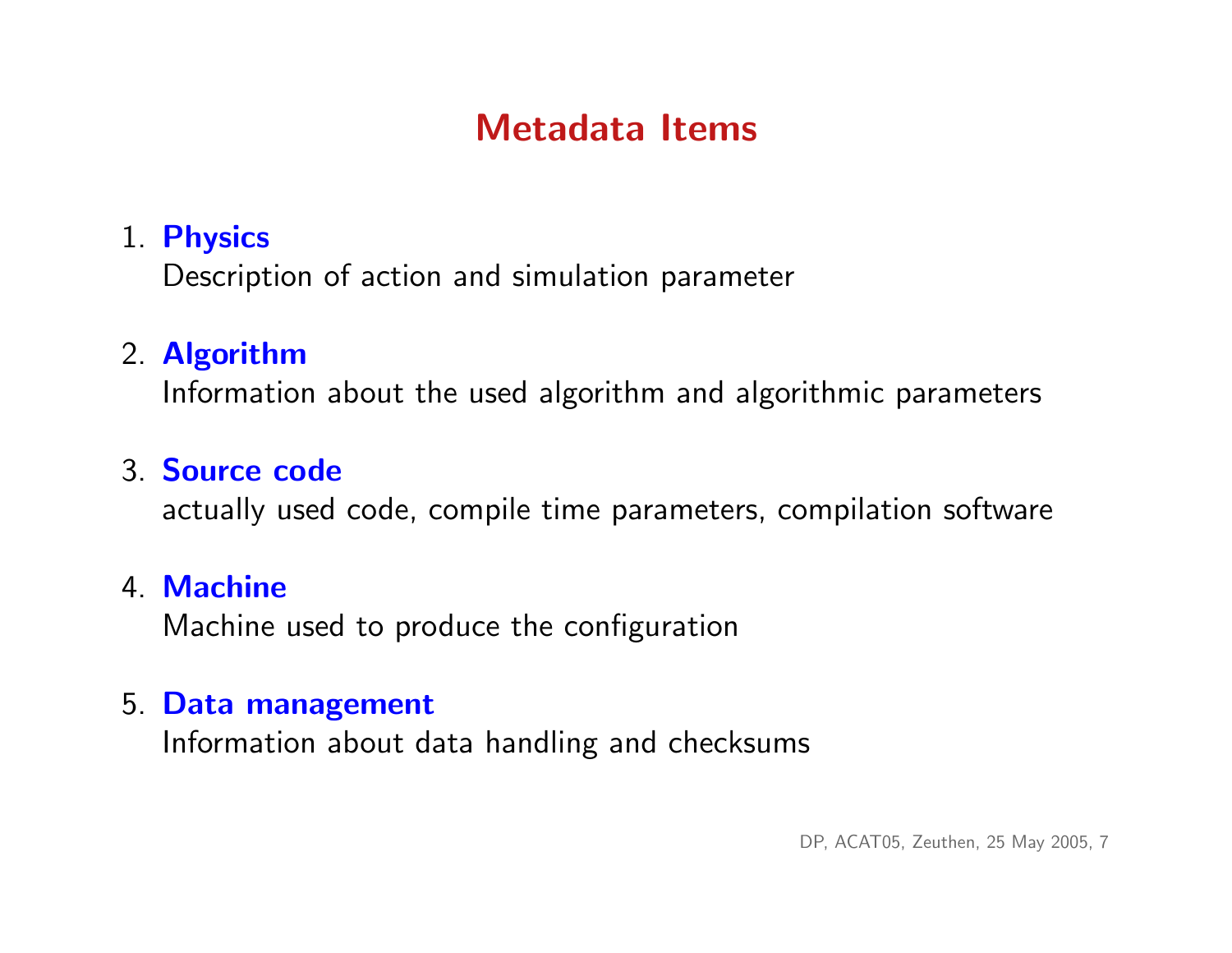## **Requirements**

#### Description of the data should be:

#### 1. unique

Avoid situation that action is described in two different ways, e.g. Iwasaki gauge action

 $S = \beta$  (c<sub>0</sub> plaquette + c<sub>1</sub> rectangular)

or  $S = \tilde{c}_0$  plaquette  $\tilde{c}_1$  rectangular

#### 2. extensible

Schema should allow to describe future actions ☞ data procurement

#### 3. simple

At least as simple as possible ...

#### 4. general

Allow to describe data other than gauge configurations (e.g. propagators, correlators, ...)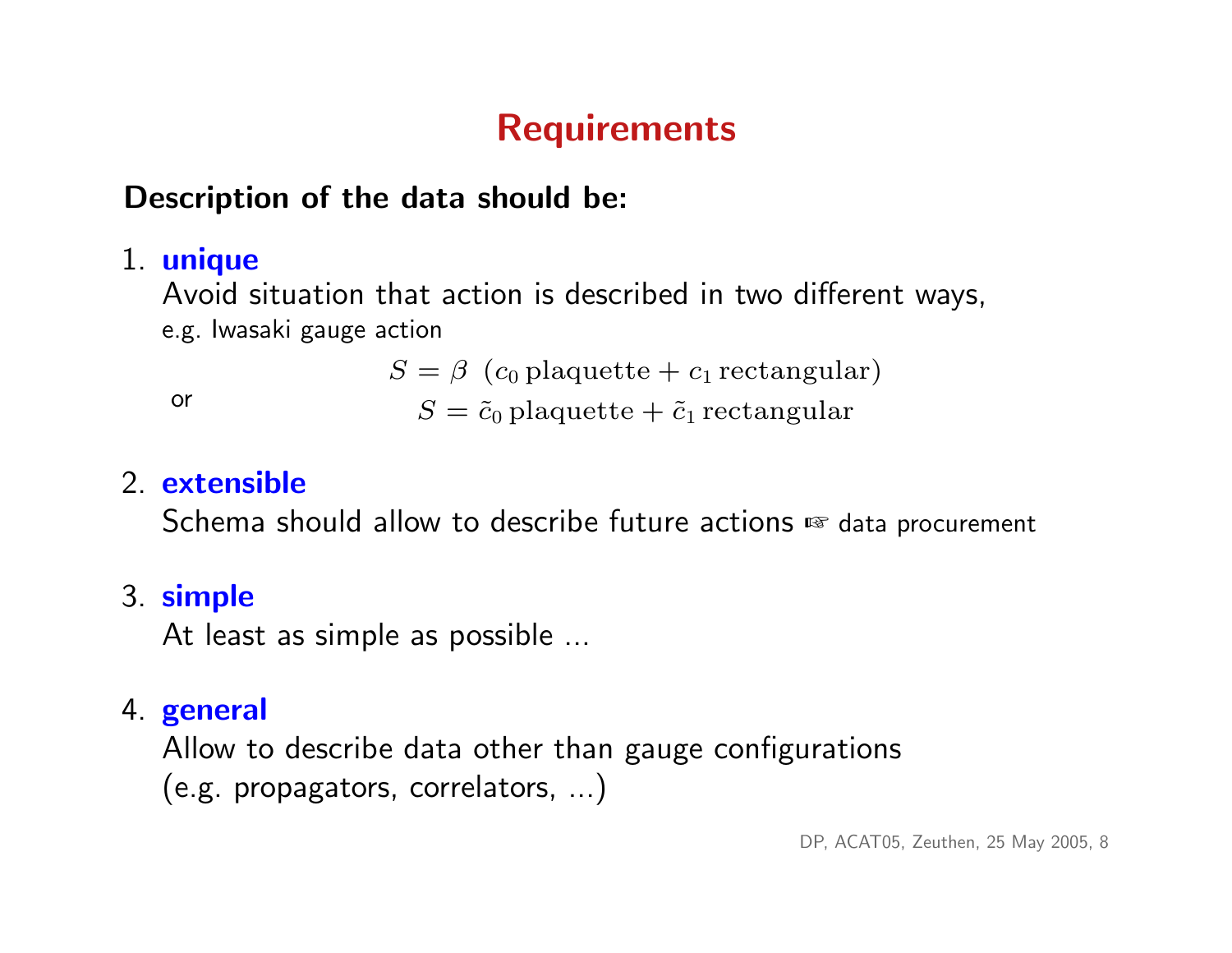#### Example: Wilson-Plaquette Action

$$
S_{\rm G} = \beta \sum_{\rm plaquette} \frac{1}{3} \textrm{Re Tr} \left( 1 - U_{\rm plaquette} \right)
$$

 $\Box$  Gluon fields  $U$ 

 $\Box$  Gauge coupling  $\beta$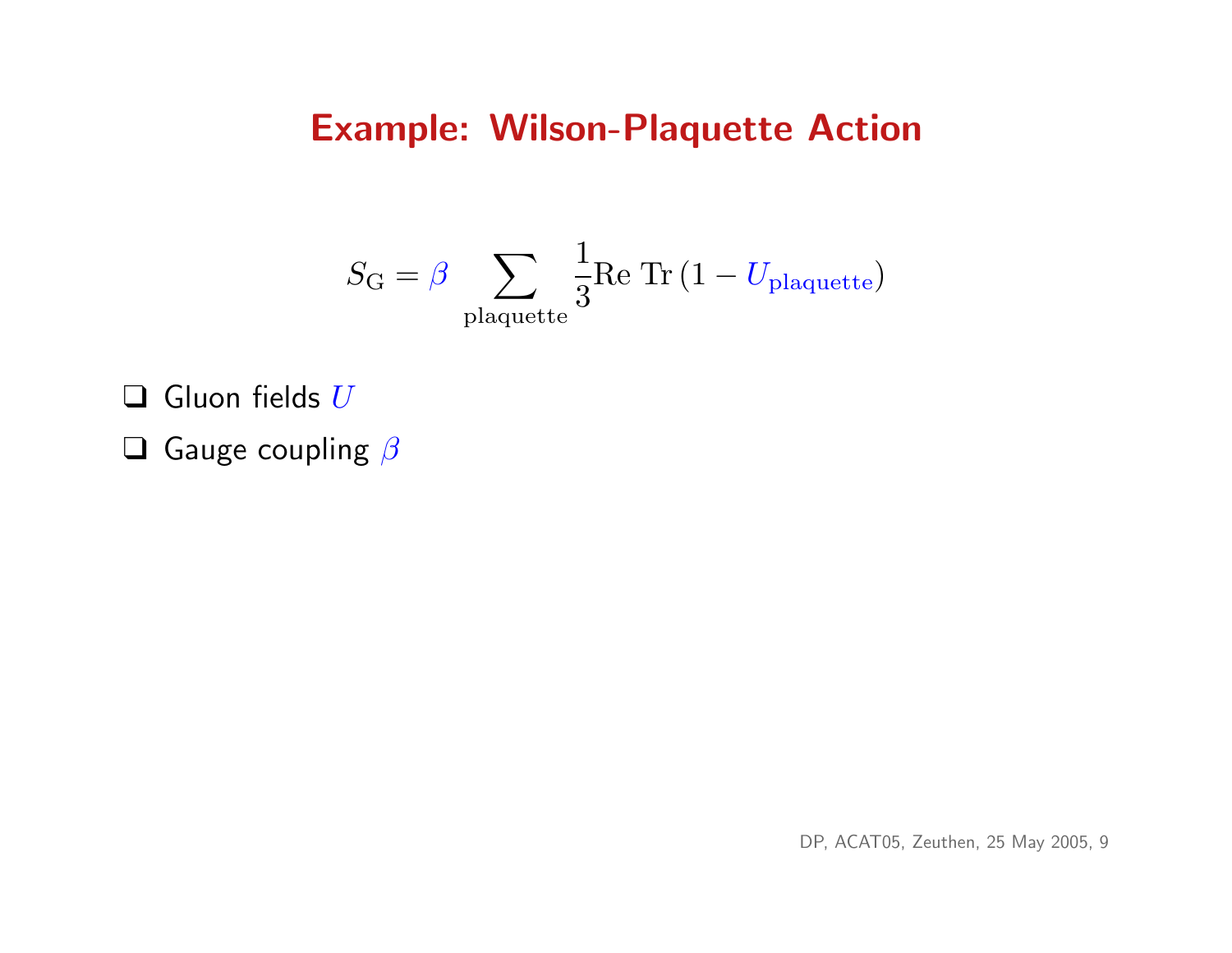## Example: Wilson-Plaquette Action (2)



<plaquetteGluonAction>

... <couplings> <elem> **>5.2** $**beta**$  $\langle$ elem $\rangle$ </couplings> </plaquetteGluonAction>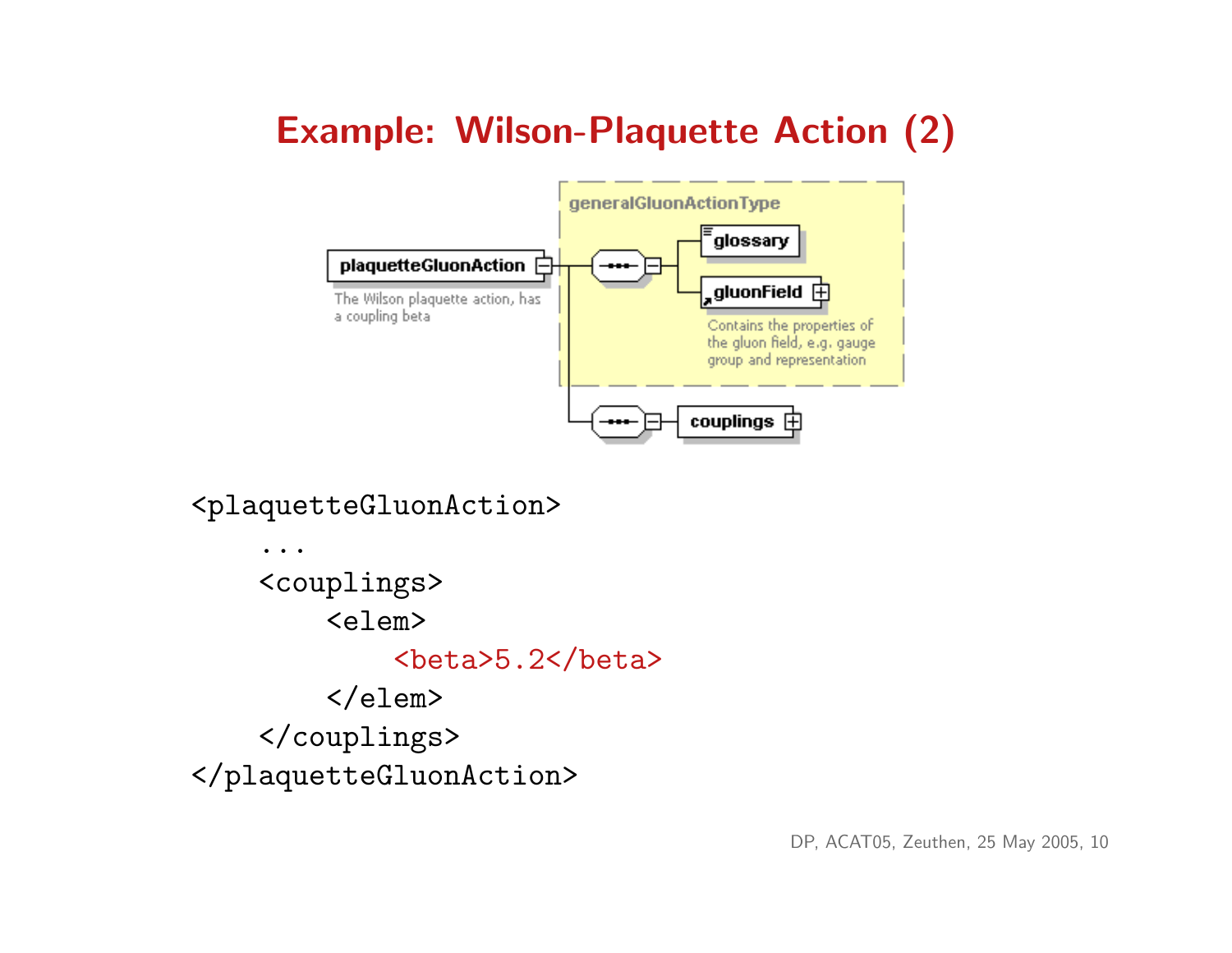#### Action

Description of action parameters most critical to ensure metadata being unique and extensible.

Strategy: hierarchy of actions

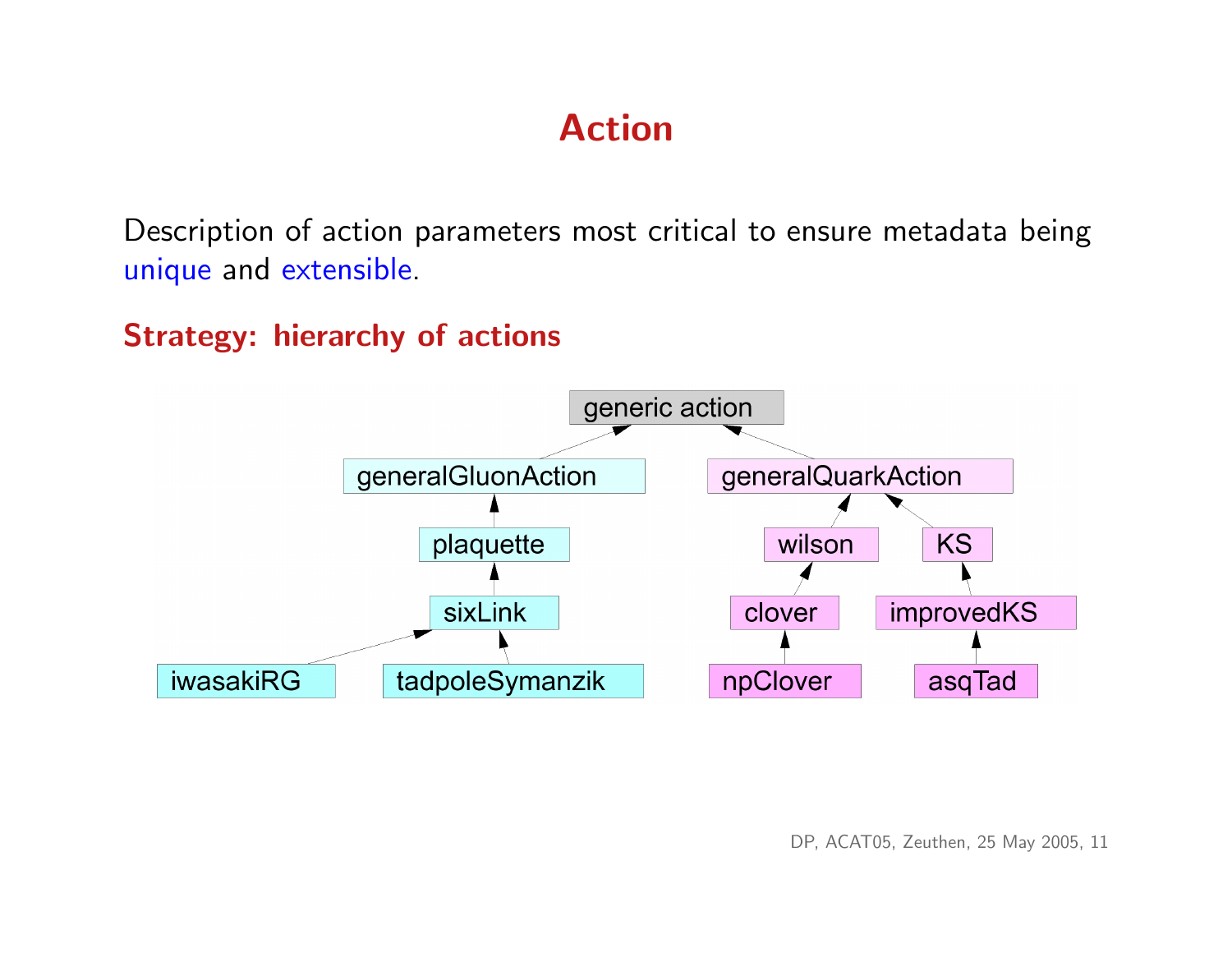#### Ensembles and Configurations

Aim: Avoid replication of complicated data structures

Markov chains are used to generate gauge field configurations

| Markov chain | $\leftrightarrow$ | <b>Ensemble XML</b>      |
|--------------|-------------------|--------------------------|
| Markov step  |                   | <b>Configuration XML</b> |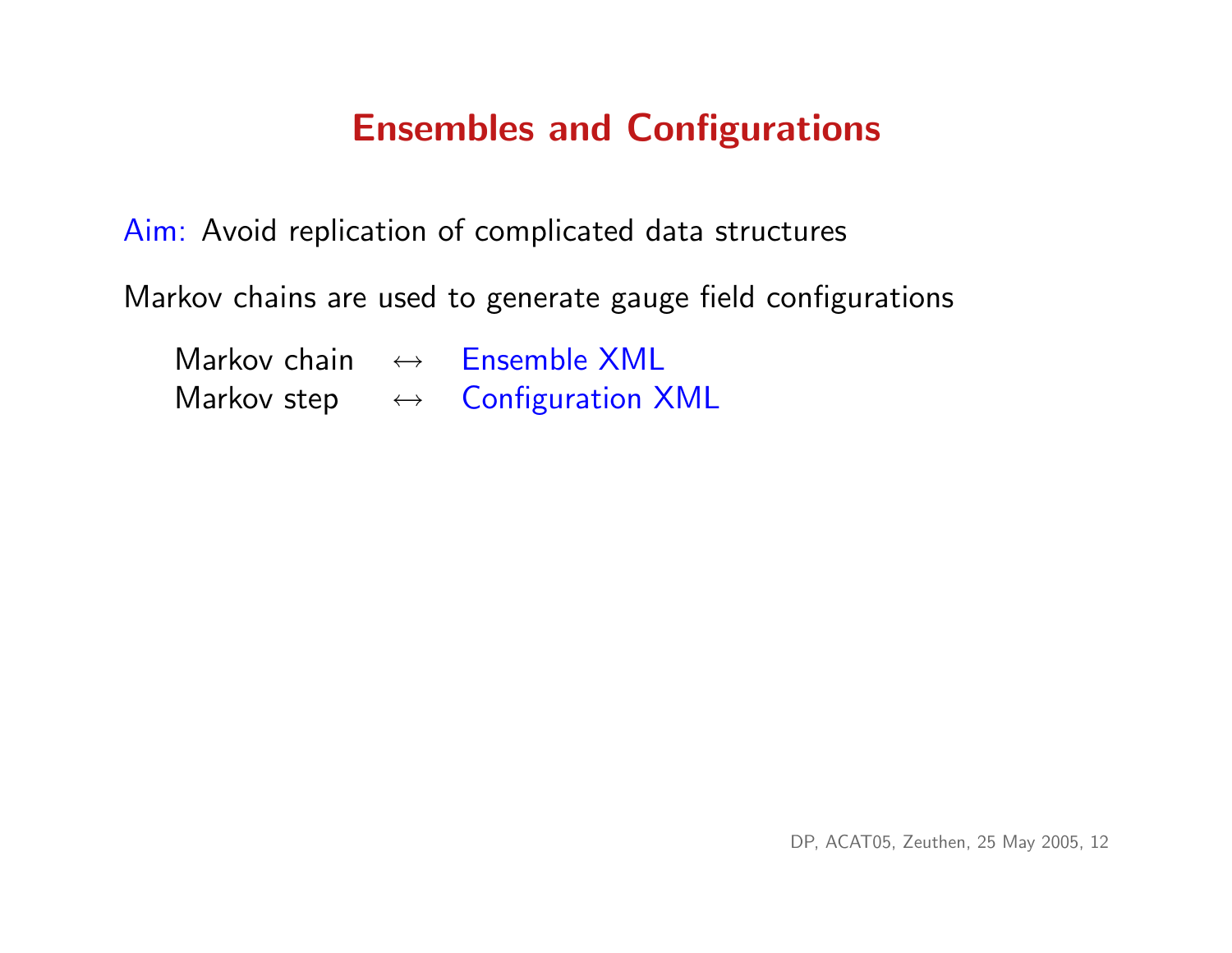### Ensemble XML

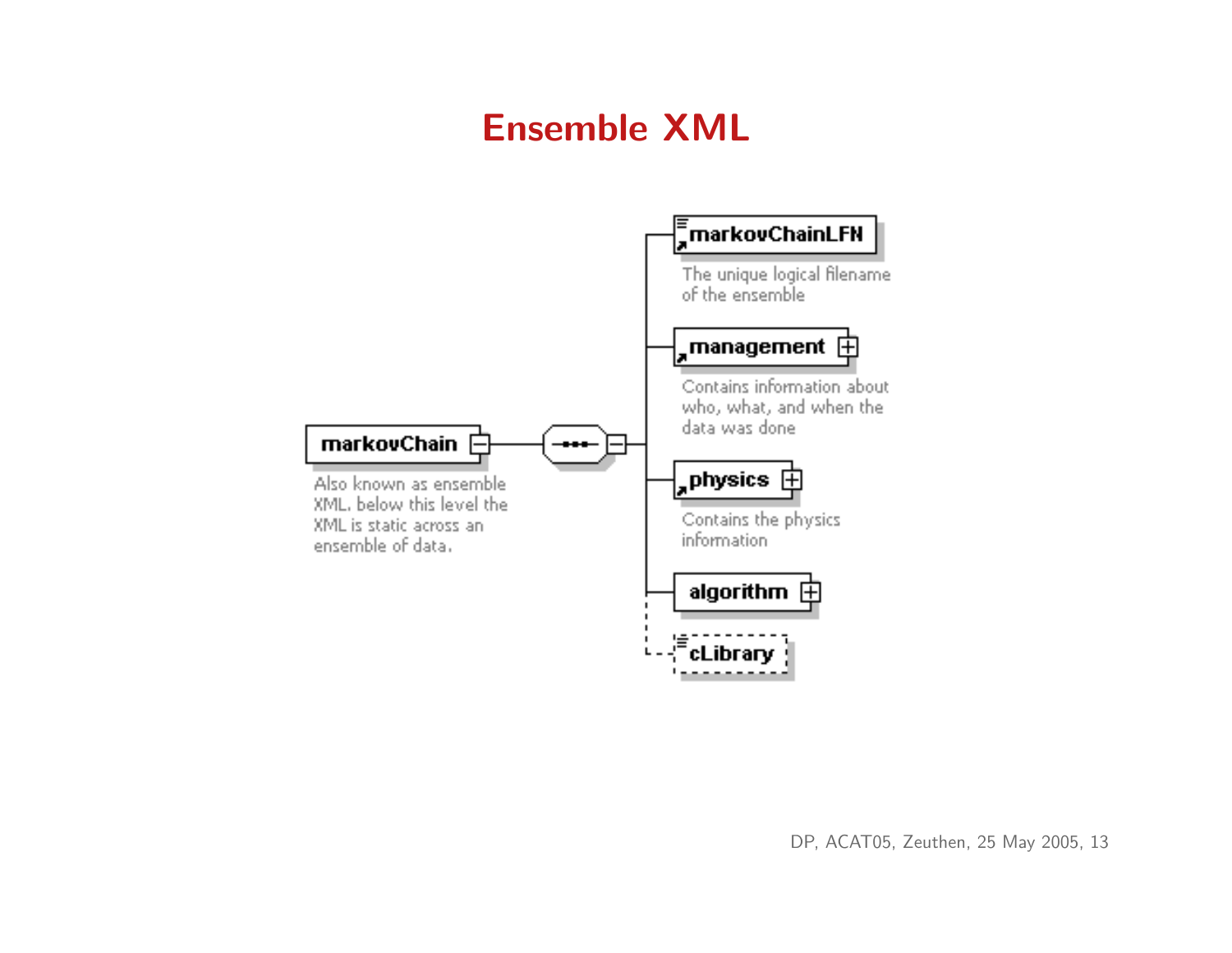## Configuration XML

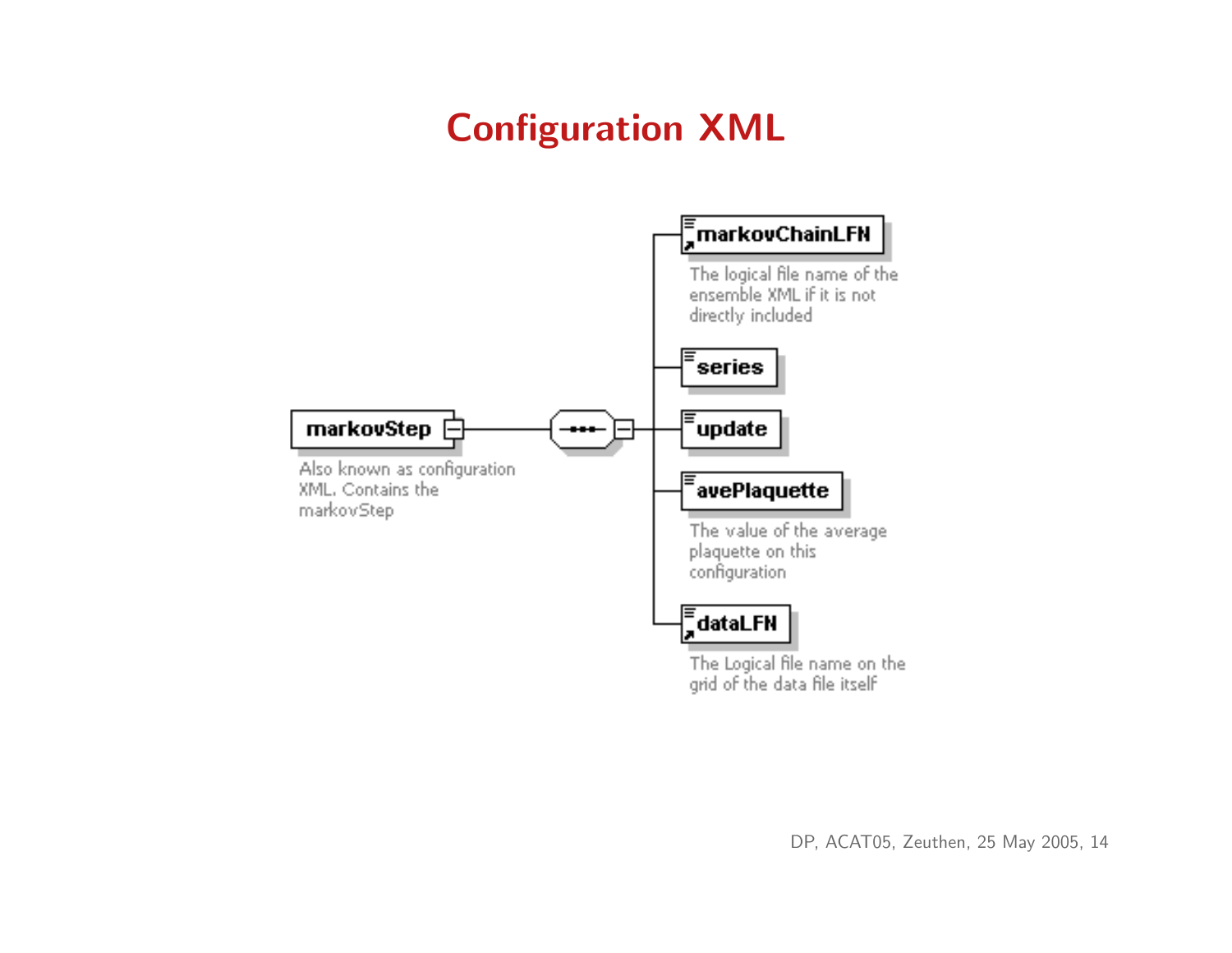#### Linking Metadata and Data

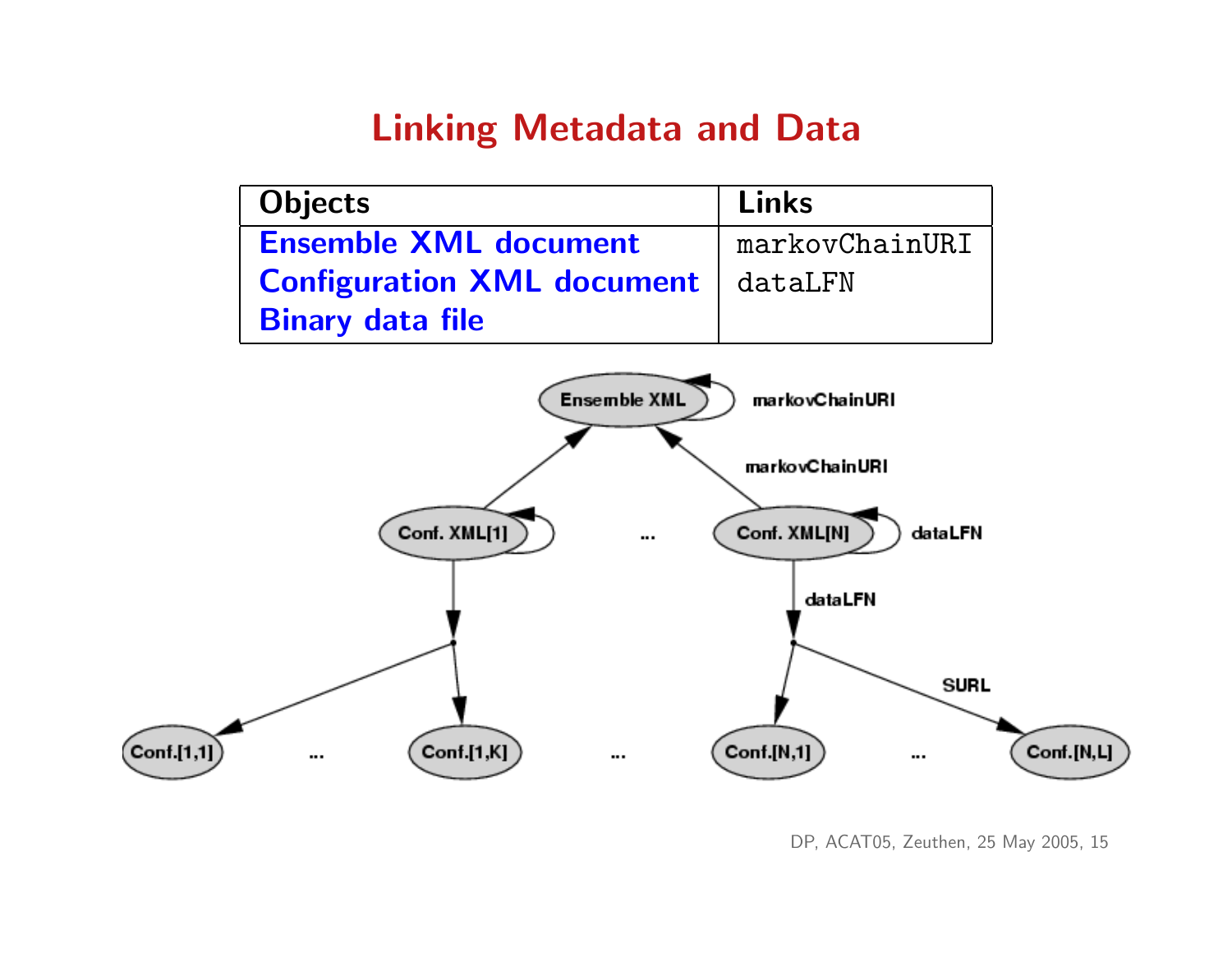## LatFor DataGrid: Implementation and **Middleware**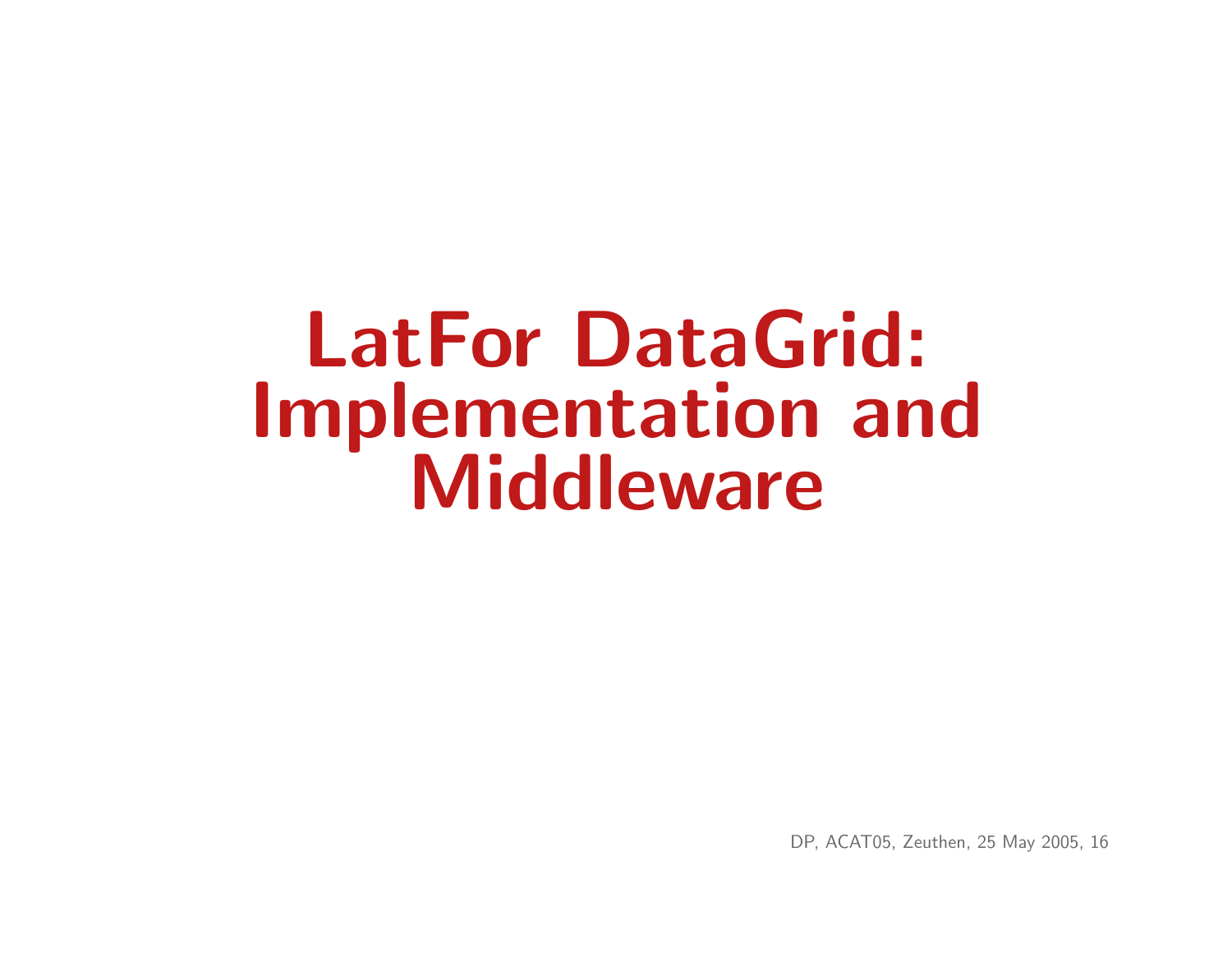#### **Participants**

❑ Germany: LatFor: Founded in 2001, >50 member physicists ❑ Italy: INFN ❑ France: CNRS

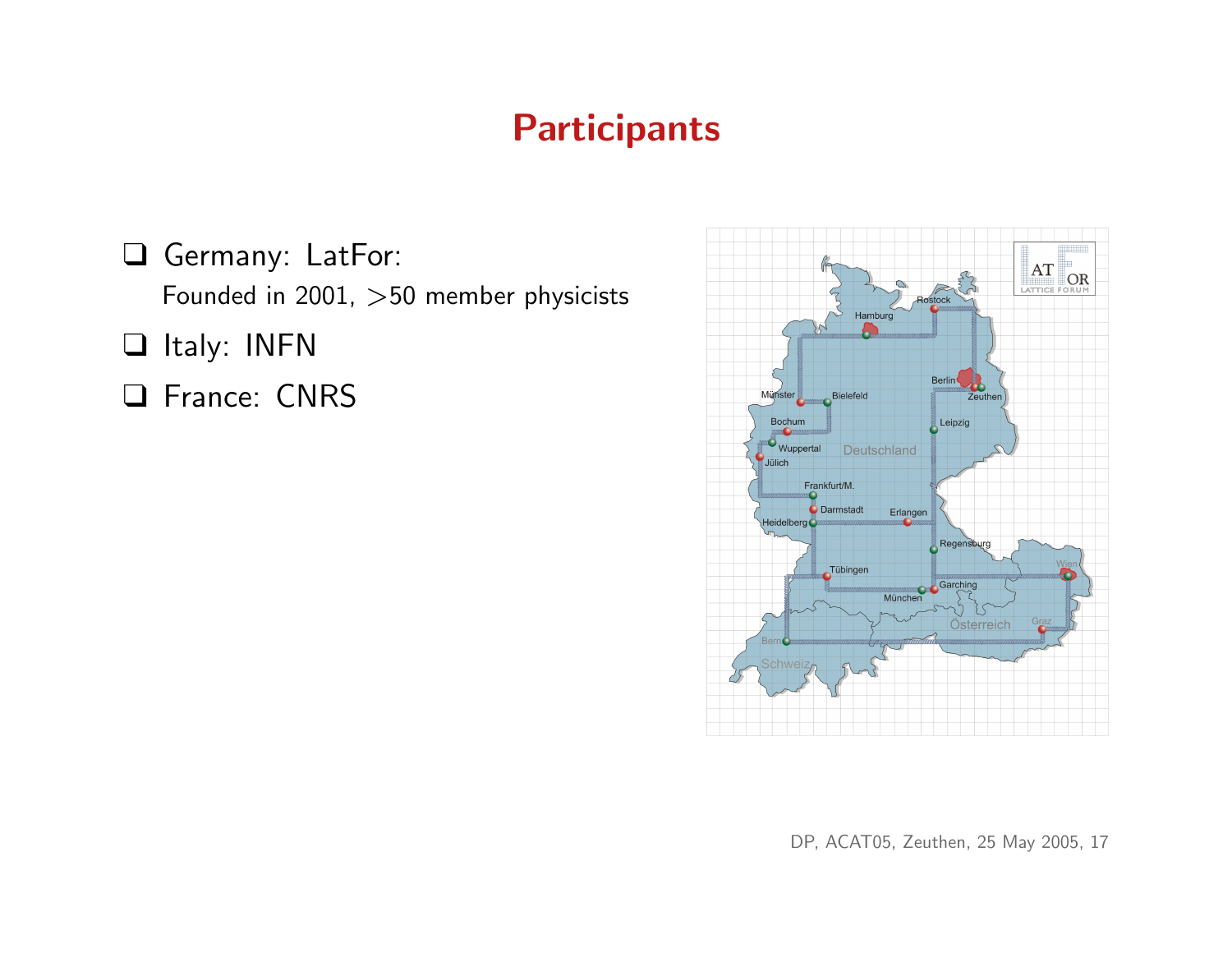## LDG Components

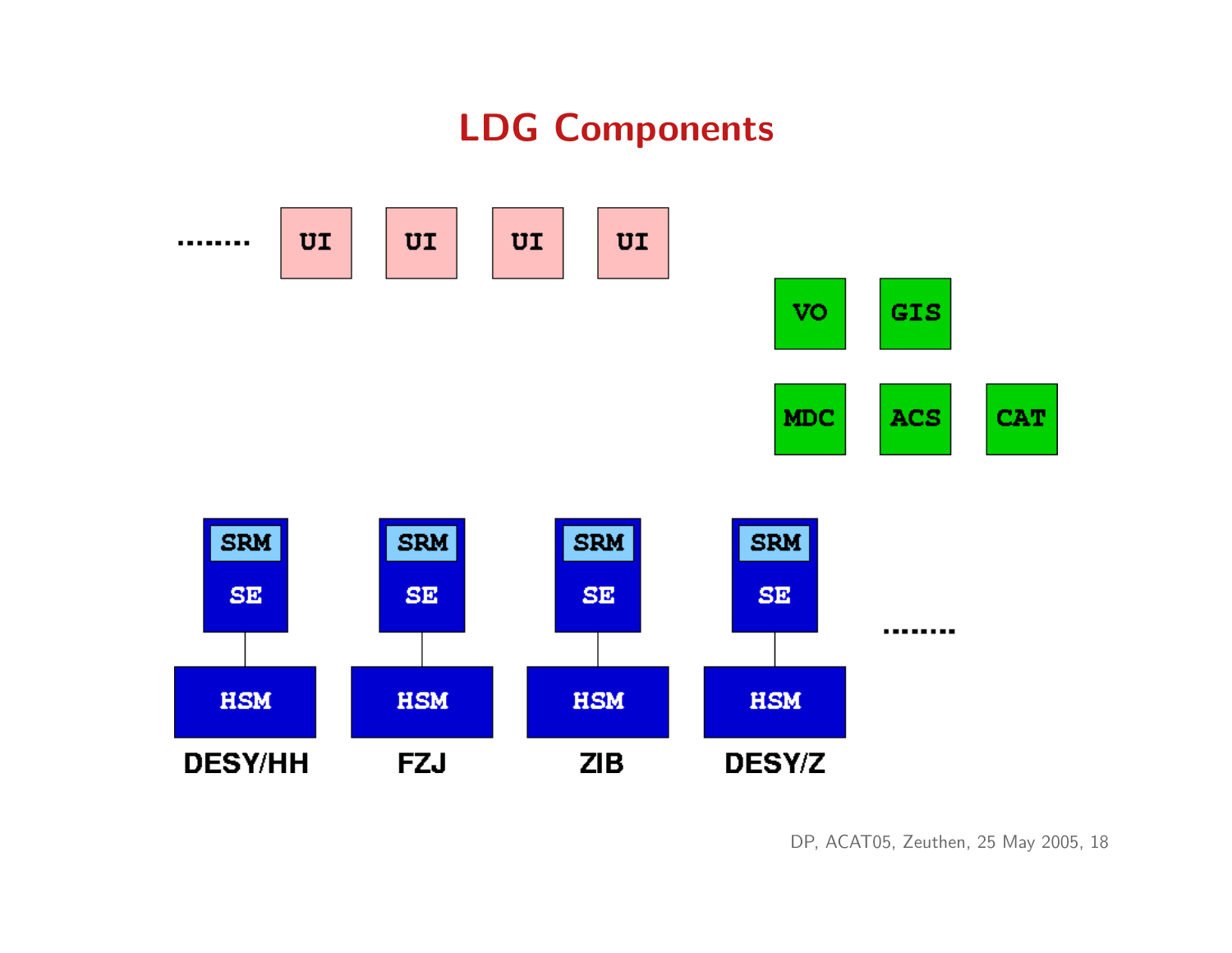#### **Middleware**

□ LCG-2 software is used, e.g.

- File catalogue
- Data management client tools
- Problem: Installation on not(RH|SL) platforms
- □ Using **dCache** for SE with SRM interfaces
	- Runs on various platforms and supports different HSM systems
- □ VO 'ildg' and Grid Information System maintained at DESY/HH



[M. Ernst]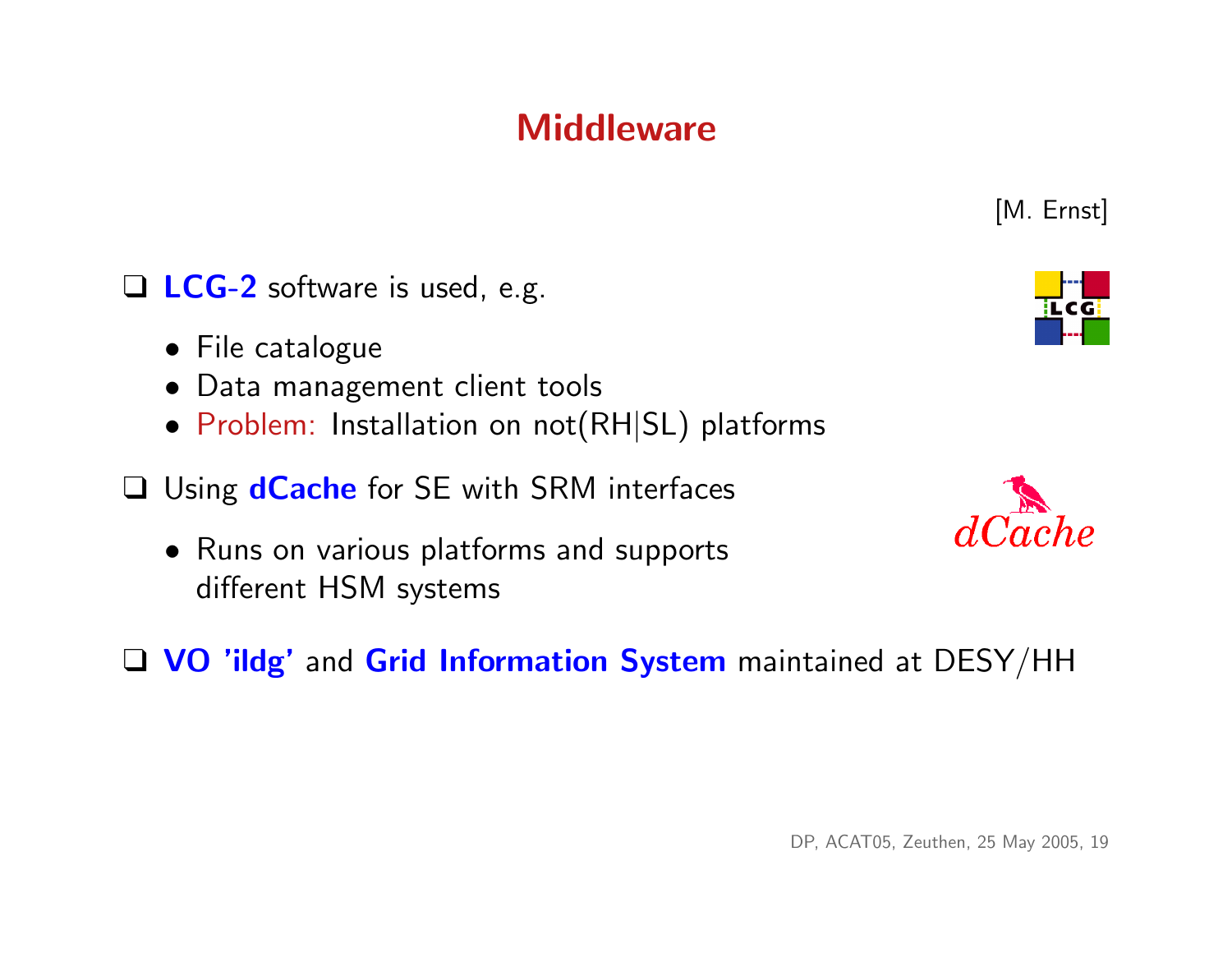## Metadata Catalogue (MDC)

| Requirements: |                   | - MDC must be extensible                                  |                   |                          |
|---------------|-------------------|-----------------------------------------------------------|-------------------|--------------------------|
|               |                   | - Want to use relational database<br>- Usable beyond ILDG |                   |                          |
| Solution:     |                   |                                                           |                   | [D. Melkumyan]           |
| <b>XML</b>    | $\Leftrightarrow$ | Java object                                               | $\Leftrightarrow$ | <b>relational tables</b> |
|               | <b>JAXB</b>       |                                                           | hibernate         |                          |
|               | 介<br>schemata     |                                                           |                   |                          |
|               |                   |                                                           |                   |                          |

#### Advantages:

- Solution as extensible as schemata
- Variety of relational databases supported (we use mySQL)
- Usable beyond ILDG (we plan extension to astroparticle physics)
- Easy to install on different platforms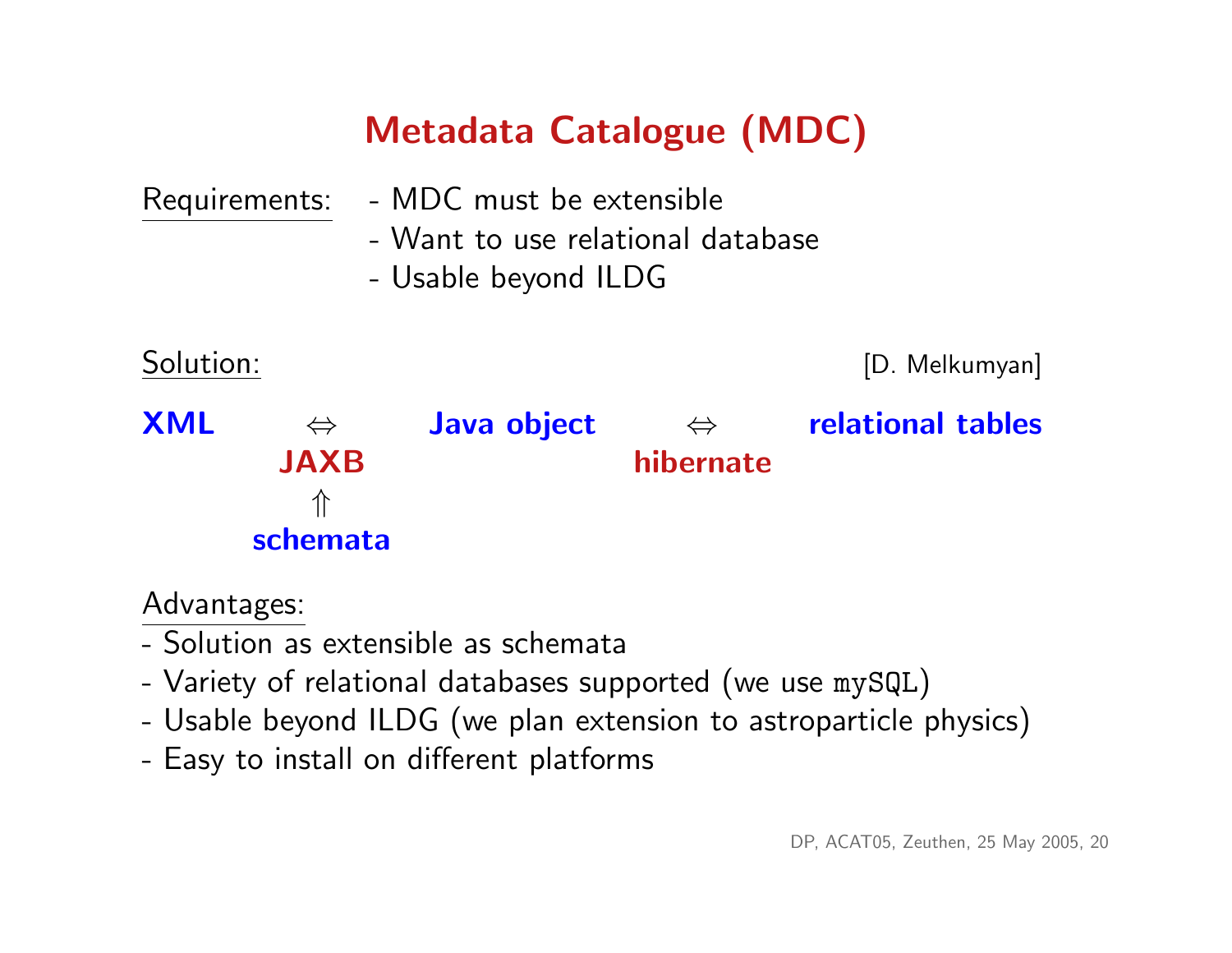#### Example from Configuration XML Document

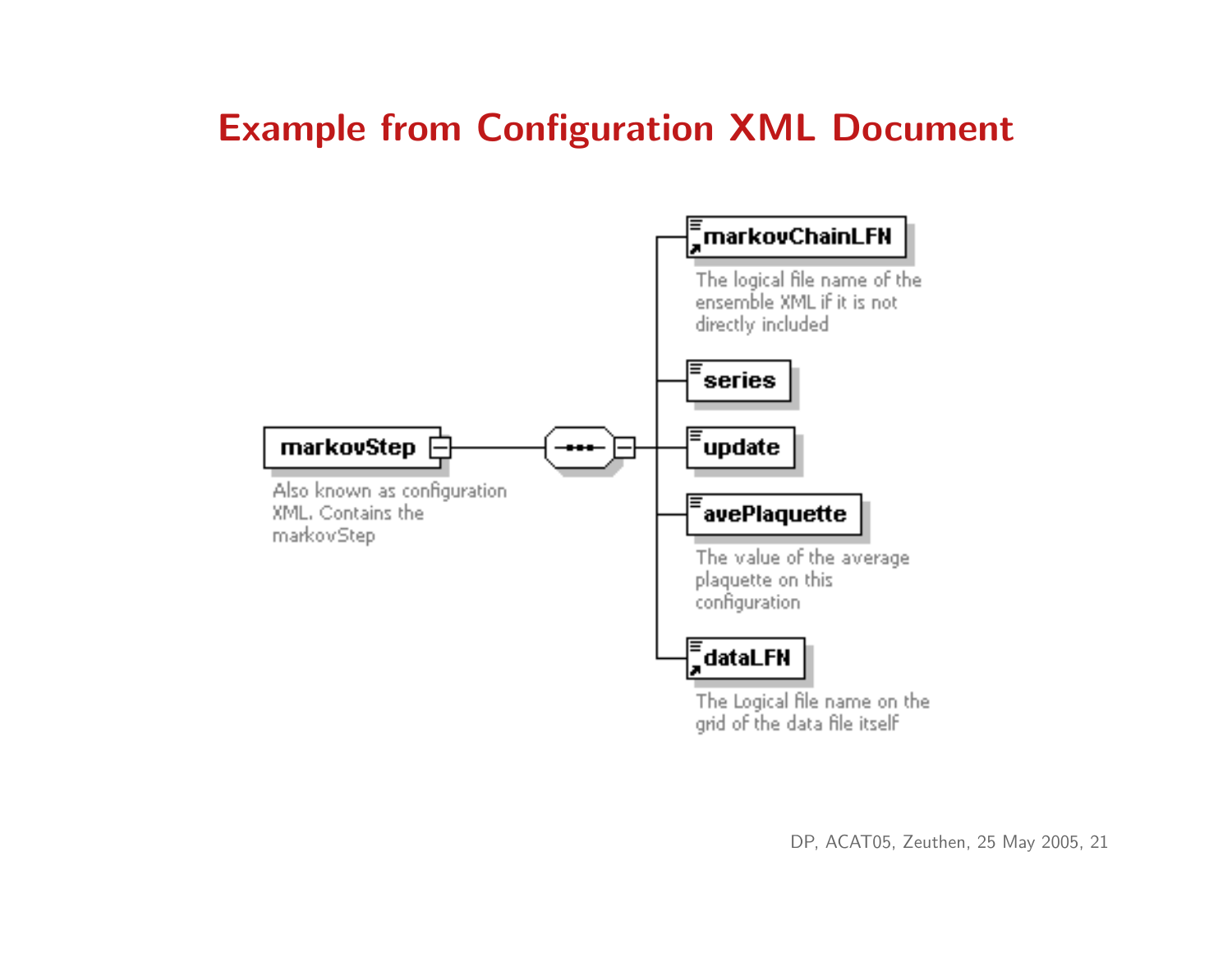## Original XML

```
<markovStep>
  <markovChainURI>
    www.lqcd.org/ildg/qcdsf/b5p40kp13610-24x48
  </markovChainURI>
```
<series>561</series> <update>1500</update>

<avePlaquette>0.5612510601</avePlaquette>

```
<dataLFN>
    qcdsf b5p40kp13610-24x48 bqcd.561.1.1.01500.tar
  </dataLFN>
</markovStep>
```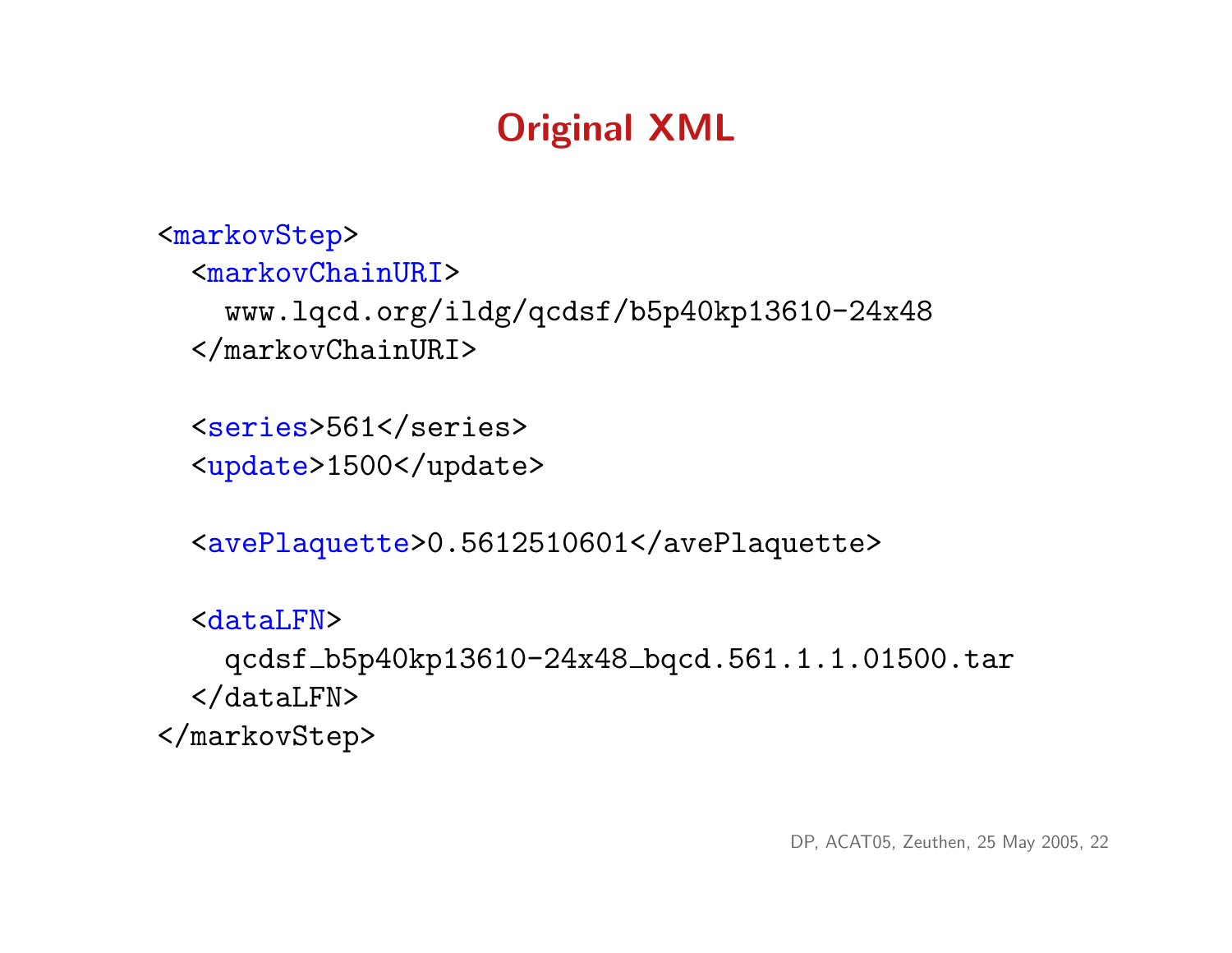## 1st Mutation: Java Object

```
public class MarkovStepTypeImpl ...
{
  protected java.lang.String MarkovChainURI;
  protected boolean has AvePlaquette;
  protected double AvePlaquette;
  protected java.lang.String DataLFN;
  protected java.lang.String _Series;
  protected java.lang.String _UpdateMarkovStep;
  private java.lang.String idInternal;
```
...

}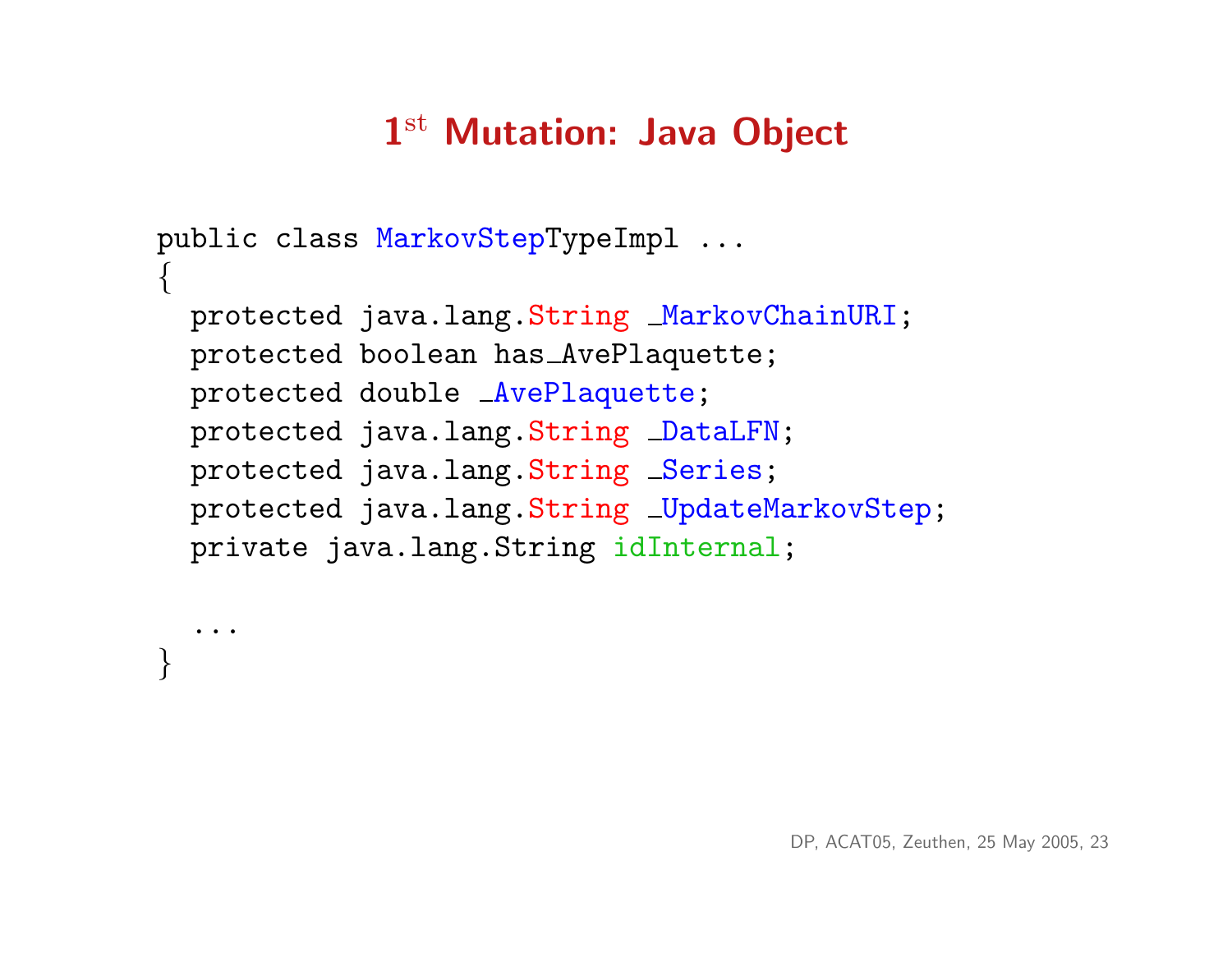### 2nd Mutation: Relational Table

| <b>MarkovStepType</b> |              |            |     |             |       |  |
|-----------------------|--------------|------------|-----|-------------|-------|--|
| Field                 | Type         | Null       | Key | Default     | Extra |  |
| idInternal            | varchar(32)  |            | PRI |             |       |  |
| ildg_markovChainURI   | varchar(255) | <b>YES</b> |     | <b>NULL</b> |       |  |
| ildg_avePlaquette     | double       | <b>YES</b> |     | <b>NULL</b> |       |  |
| ildg_update           | varchar(255) | <b>YES</b> |     | <b>NULL</b> |       |  |
| ildg_dataLFN          | varchar(255) | <b>YES</b> |     | <b>NULL</b> |       |  |
| ildg_series           | varchar(255) | <b>YFS</b> |     | NULL        |       |  |

■ currently 59 such tables (not all actions included yet)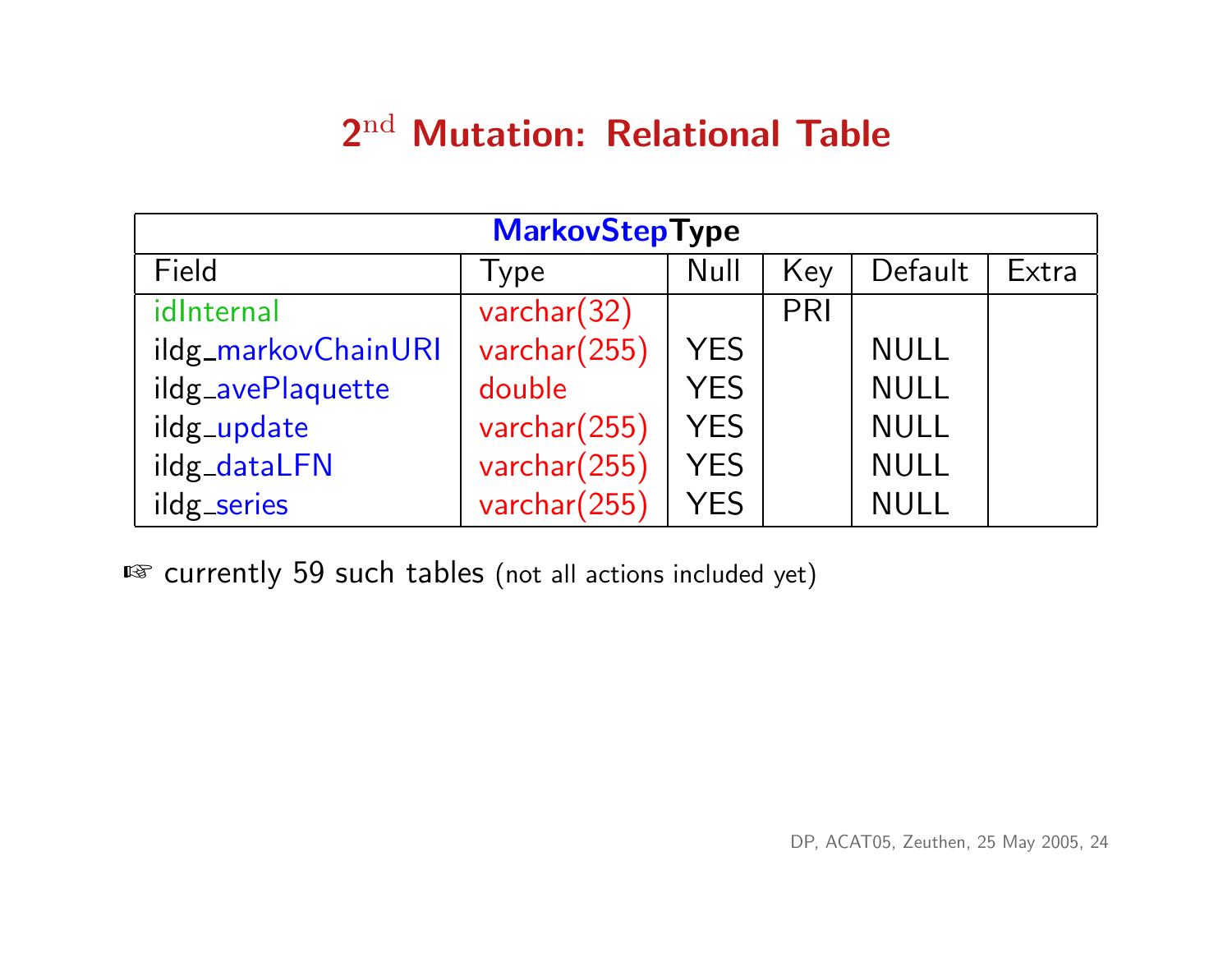#### MDC Implementation Issues

- ❑ Not all features of XML schema supported ■ Use modified (but equivalent) ILDG schemata
- ❑ Evaluation of general XPath queries slow ☞ Optimize most relevant use case: query to simple elements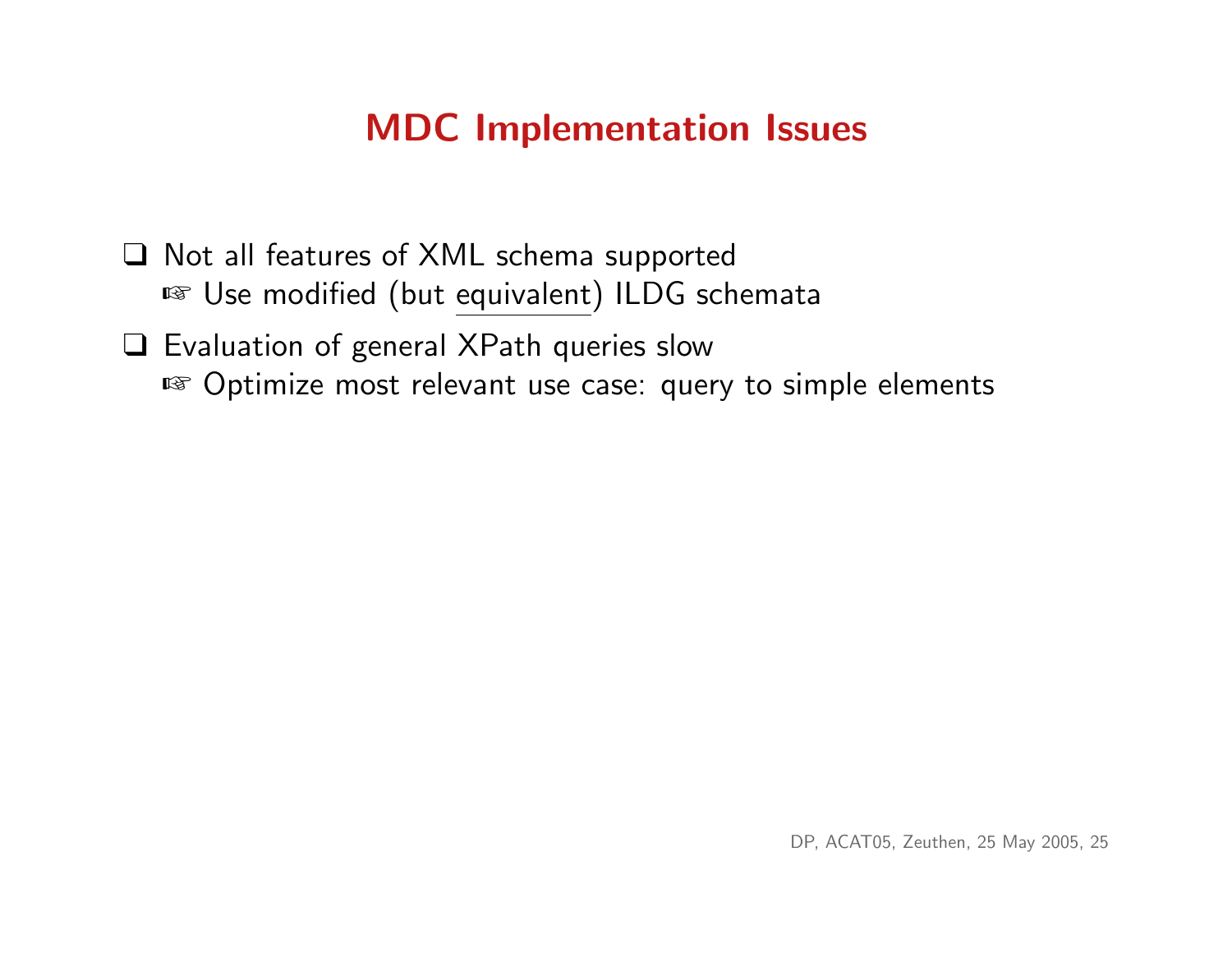### Access to MDC

❑ Access to MDC via web-services

❑ Modifying operations will require authorisation ■ Use GSI for authentication

| Operation        | Return                     |
|------------------|----------------------------|
| doEnsembleQuery  | List of markovChainURI     |
| doMetadataQuery  | List of dataLFN            |
| doEnsembleGet    | Ensemble XML document      |
| doMetadataGet    | Configuration XML document |
| doEnsembleUpdate |                            |
| doMetadataUpdate |                            |
|                  |                            |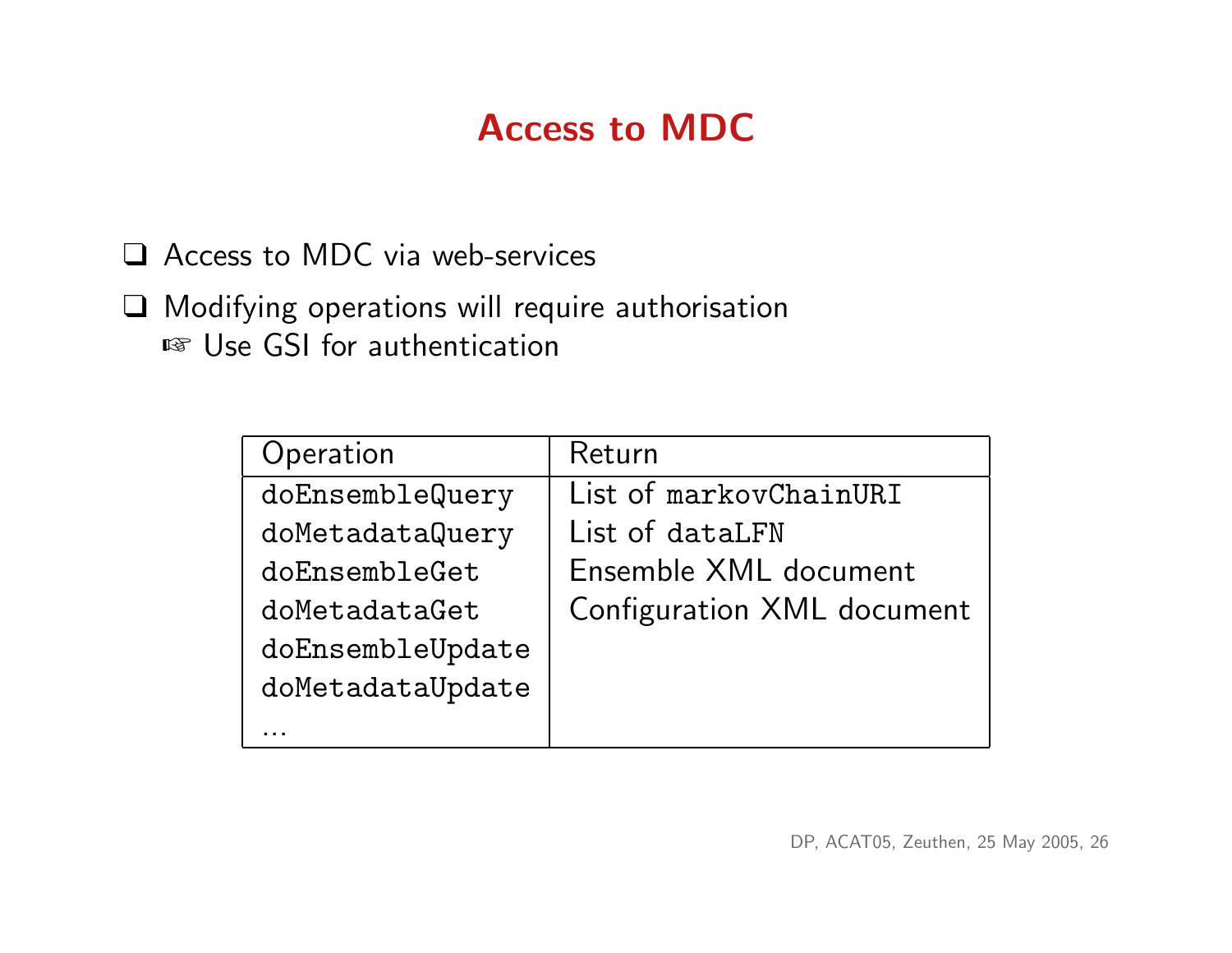#### Searching for Configurations via Web Interface

Query Medata Catalogue:

- 1. Search for ensemble  $\rightarrow$  markovChainURI
- 2. Download ensemble XML document
- 3. Search corresponding configurations  $\rightarrow$  dataLFN
- 4. Download configuration XML document



http://www-zeuthen.desy.de/latfor/ldg/demo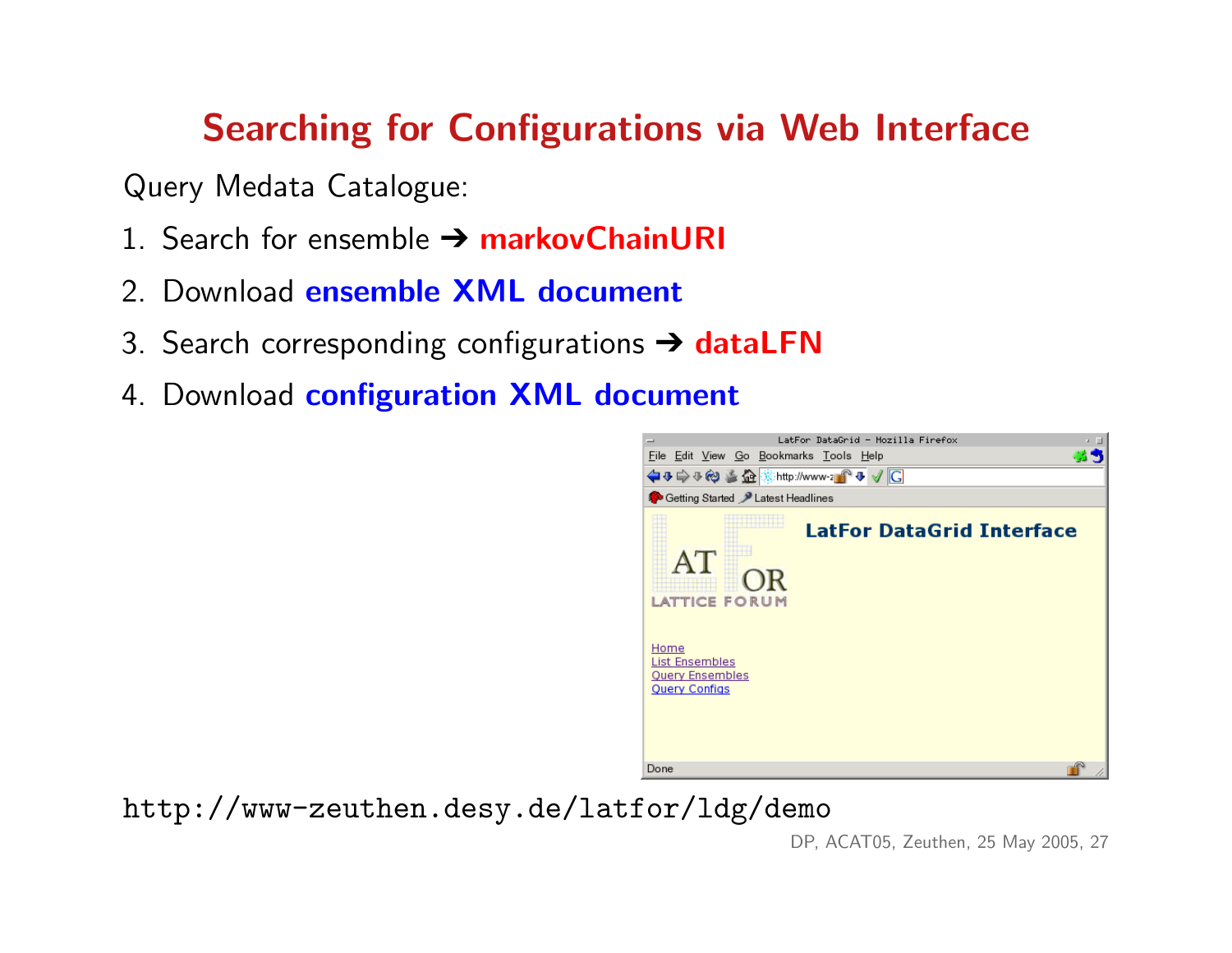## User Tools

```
[S. Wollny/H. Stüben (ZIB)]
```
Combine access to MDC and SE in command line tools, e.g.:

- lget Get a configuration (binary file or metadata)
- 1 put Put a configuration on the Grid (binary file and metadata)
- lls List all configurations of an ensemble

Example:

```
# lget qcdsf_b5p40kp13610-24x48_bqcd.561.1.1.00125.tar
 Welcome to the Ltool-command lget -
 Testing grid-proxy-init
 grid-proxy...ok
 Trying to get binary ...
 Virtual Organisation is ildg
 Executing lcg-cp ...
 Checking nonzero size of downloaded File ...ok.
```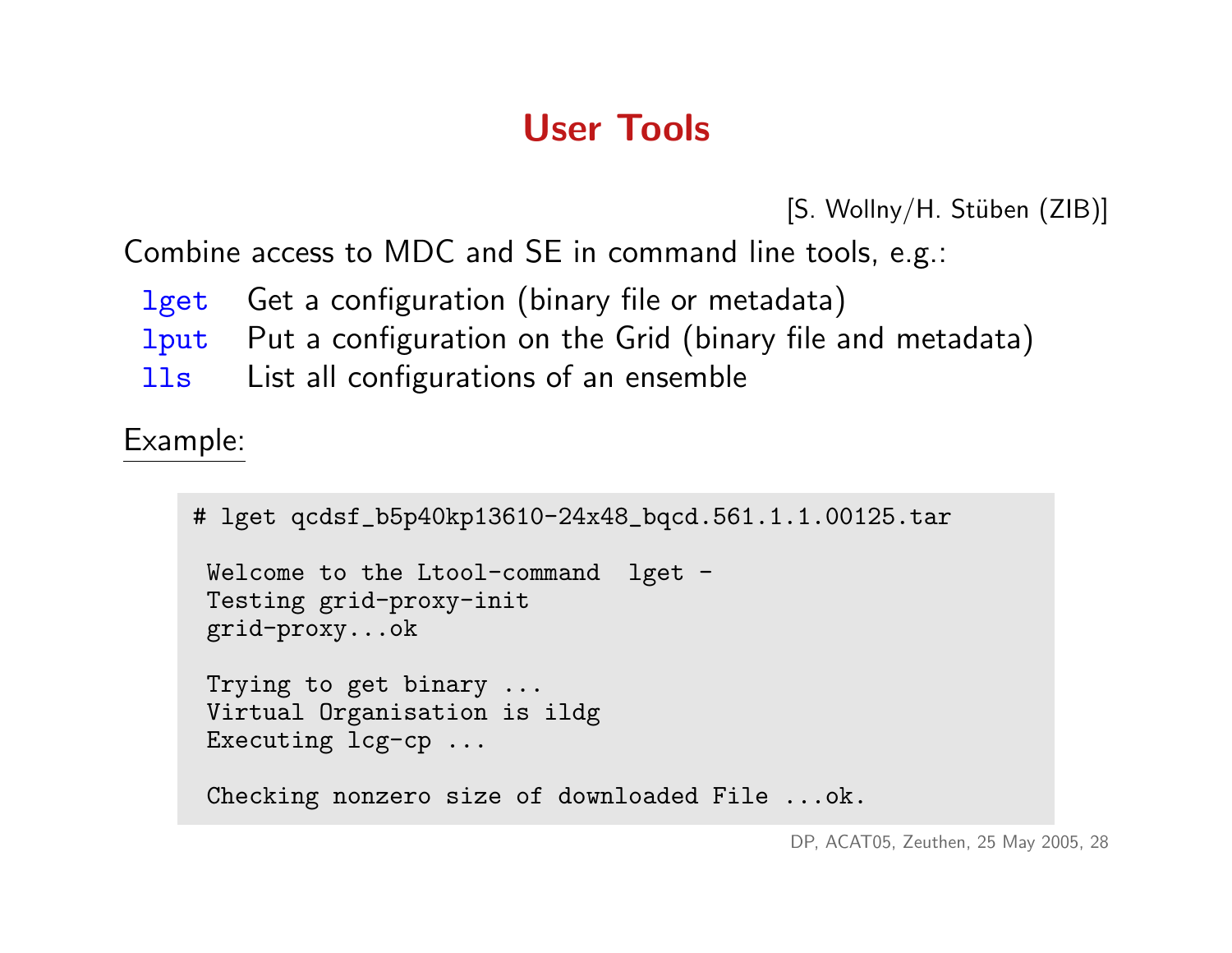## Access Control Service (ACS)

❑ LDG-MDC will for each ensemble store permissions for

- modifying metadata
- inserting/updating/deleting data files (configurations)
- downloading data files

❑ Access control information will be forwarded to file catalogue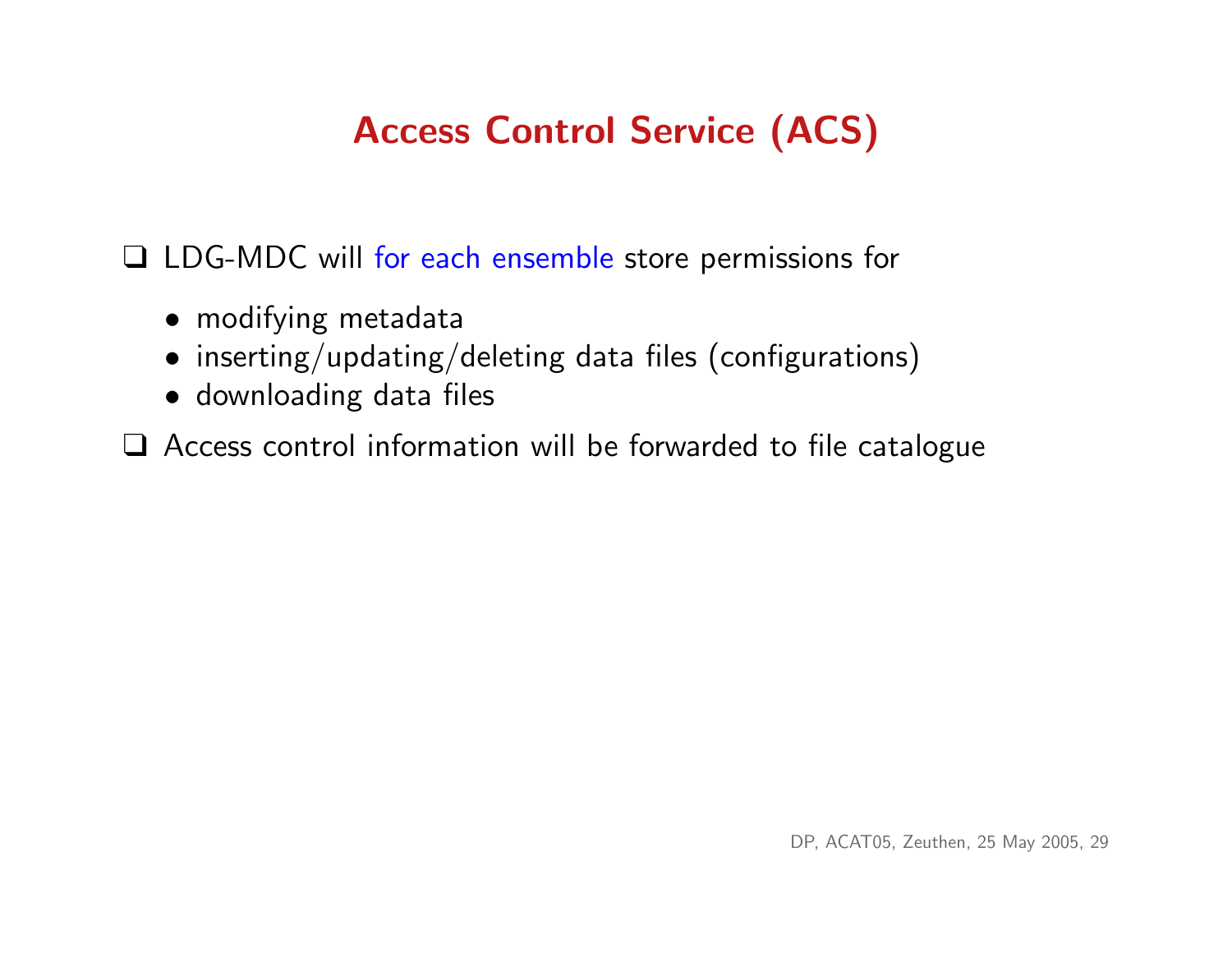# Status and Outlook